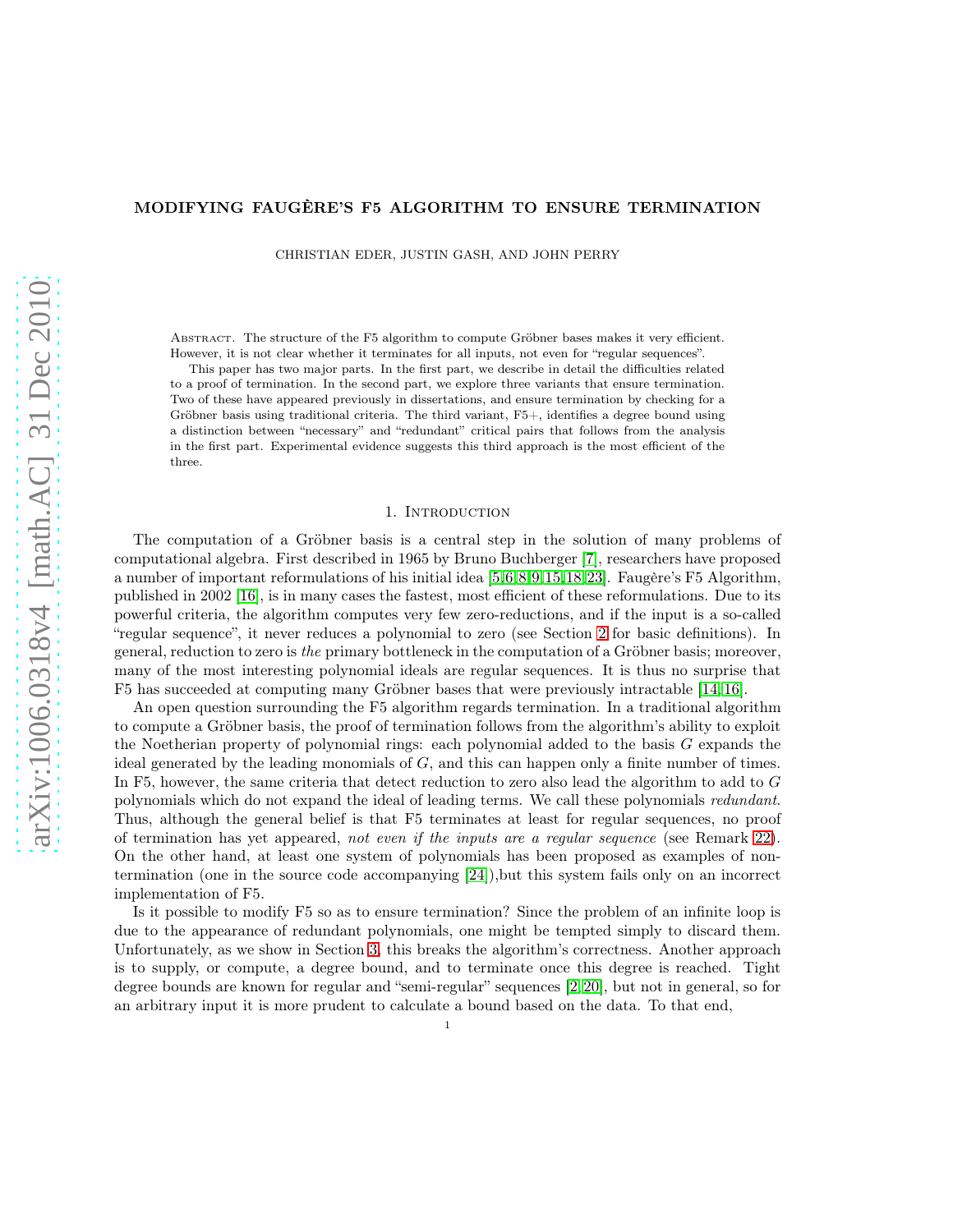- $[17]$  tests for zero-reductions of these redundant polynomials (Section [4.1\)](#page-10-0); whereas
- [\[1\]](#page-17-6) applies Buchberger's lcm criterion (or "chain" criterion) on critical pairs (Section [4.2\)](#page-11-0).

These approaches rely exclusively on traditional criteria that are extrinsic to the F5 algorithm, so they must interrupt the flow of the basic algorithm to perform a non-trivial computation, incurring an observable penalty to both time and memory.

This paper shows that it is possible to guarantee termination by relying primarily on the criteria that are intrinsic to the F5 algorithm. After a review of the ideas and the terminology in Section [2,](#page-1-0) we show precisely in Theorem [25](#page-8-1) of Section [3](#page-6-0) why one cannot merely discard the redundant polynomials in medio res: many of these redundant polynomials are "necessary" for the algorithm's correctness. Section [4.3](#page-11-1) uses this analysis to describe a new approach that distinguishes between two types of critical pairs: those that generate polynomials necessary for the Gröbner basis, and those that generate polynomials "only" needed for the correctness of F5. This distinction allows one to detect the point where all necessary data for the Gröbner basis has been computed. We then show how to implement this approach in a manner that incurs virtually no penalty to performance (Section [4.4\)](#page-12-0). Section [4.5](#page-15-0) shows that this new variant, which we call  $F5+$ ,

- computes a reasonably accurate degree bound for a general input,
- relies primarily (and, in most observed cases, only) on criteria intrinsic to F5, and
- minimizes the penalty of computing a degree bound.

Section [5](#page-17-7) leaves the reader with a conjecture that, if true, could compute the degree bound even more precisely.

<span id="page-1-0"></span>We assume the reader to be familiar with [\[16\]](#page-18-3), as the modifications are described using the pseudo code and the notations stated there.

# 2. Basics

Sections [2.1–](#page-1-1)[2.2](#page-1-2) give a short review of notations and basics of polynomials and Gröbner bases; Section [2.3](#page-2-0) reviews the basic ideas of F5.

For a more detailed introduction on non-F5 basics we refer the reader to [\[19\]](#page-18-8). Readers familiar with these topics may want to skim this section for notation and terminology.

<span id="page-1-1"></span>2.1. Polynomial basics. Let K be a field,  $\mathcal{P} := \mathcal{K}[\underline{x}]$  the polynomial ring over K in the variables  $\underline{x} := (x_1, \ldots, x_n)$ . Let T denote the set of terms  $\{x^{\alpha}\}\subset \mathcal{P}$ , where  $x^{\alpha} := \prod_{i=1}^{n} x_i^{\alpha_i}$  and  $\alpha_i \in \mathbb{N}$ .

A polynomial p over K is a finite K-linear combination of terms, i.e.  $p = \sum_{\alpha} a_{\alpha} x^{\alpha} \in \mathcal{P}, a_{\alpha} \in \mathcal{K}.$ The degree of p is the integer deg(p) = max $\{\alpha_1 + \cdots + \alpha_n \mid a_\alpha \neq 0\}$  for  $p \neq 0$  and deg(p) = -1 for  $p = 0.$ 

In this paper  $\geq$  denotes a fixed admissible ordering on the terms T. W.r.t.  $\geq$  we can write any nonzero p in a unique way as

$$
p = a_{\alpha}x^{\alpha} + a_{\beta}x^{\beta} + \ldots + a_{\gamma}x^{\gamma}, \quad x^{\alpha} > x^{\beta} > \cdots > x^{\gamma}
$$

where  $a_{\alpha}, a_{\beta}, \ldots, a_{\gamma} \in K \setminus \{0\}$ . We define the *head term of* p HT(p) =  $x^{\alpha}$  and the *head coefficient* of p HC(p) =  $a_{\alpha}$ .

<span id="page-1-2"></span>2.2. Gröbner basics. We work with homogeneous ideals I in P. For any  $S \subset \mathcal{P}$  let  $HT(S) :=$  $\langle HT(p) | p \in S \setminus \{0\}\rangle$ . A finite set G is called a Gröbner basis of an ideal I if  $G \subset I$  and  $HT(I) =$  $HT(G)$ . Let  $p \in \mathcal{P}$ . If  $p = 0$  or there exist  $\lambda_i \in \mathcal{P}, q_i \in G$  such that  $p = \sum_{i=1}^k \lambda_i q_i$  and  $HT(p) \ge HT(\lambda_i q_i)$  for all nonzero  $q_i$ , then we say that there exists a standard representation of p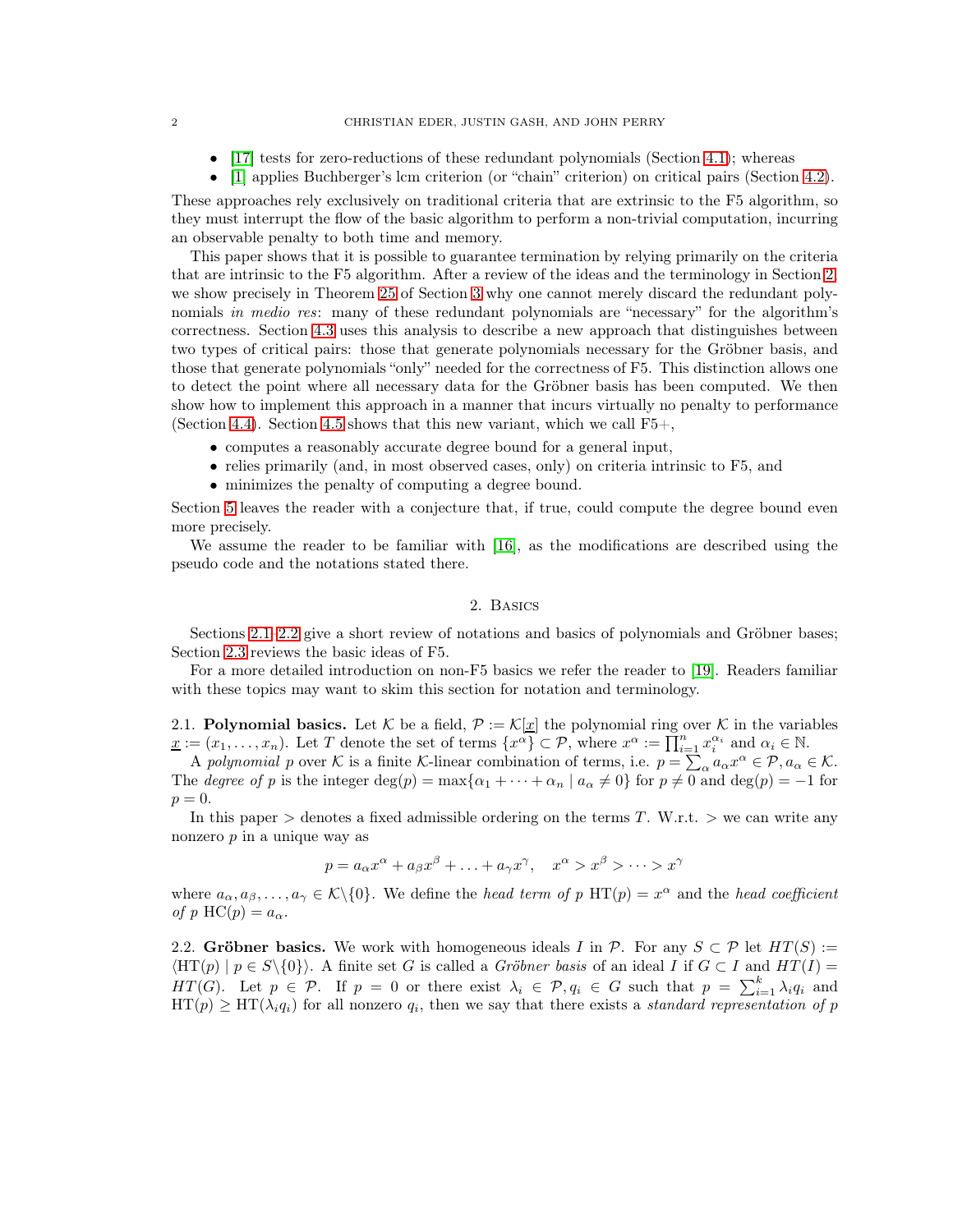w.r.t. G, or that p has a standard representation w.r.t G. We generally omit the phrase "w.r.t. G" when it is clear from the context.

Let  $p_i, p_j \in \mathcal{P}$ . We define the *s-polynomial of the critical pair*  $(p_i, p_j)$  to be

$$
p_{ij} := \text{HC}(p_j) \frac{\gamma_{ij}}{\text{HT}(p_i)} p_i - \text{HC}(p_i) \frac{\gamma_{ij}}{\text{HT}(p_j)} p_j
$$

where  $\gamma_{ij} := \text{lcm}(\text{HT}(p_i), \text{HT}(p_j)).$ 

<span id="page-2-1"></span>**Theorem 1.** Let I be an ideal in  $\mathcal{P}$  and  $G \subset I$  finite. G is a Gröbner basis of I iff for all  $p_i, p_j \in G$  $p_{ij}$  has a standard representation.

*Proof.* See Theorem 5.64 and Corollary 5.65 in [\[3,](#page-17-8) pp. 219–221].

In addition to inventing the first algorithm to compute Gröbner bases, Buchberger discovered two relatively efficient criteria that imply when one can skip an s-polynomial reduction [\[7,](#page-17-0) [9\]](#page-17-4). We will refer occasionally to the second of these criteria.

**Theorem 2** (Buchberger's lcm criterion). Let  $G \subset \mathcal{P}$  be finite, and  $p_i, p_j, p_k \in \mathcal{P}$ . If

(A)  $HT(p_k) | lcm(HT(p_i), HT(p_j)), and$ 

(B)  $p_{ik}$  and  $p_{jk}$  have standard representations w.r.t.  $G$ ,

then  $p_{ij}$  also has a standard representation w.r.t. G.

In the homogeneous case one can define a  $d$ -Gröbner basis  $G_d$  of an ideal I: This is a basis of I for which all s-polynomials up to degree  $d$  have standard representations (cf. Definition 10.40 in [\[3,](#page-17-8) p. 473]).

The following definition is crucial for understanding the problem of termination of F5.

**Definition 3.** Let G be a finite set of polynomials in P. We say that  $p \in G$  is redundant if there exists an element  $p' \in G$  such that  $p' \neq p$  and  $HT(p') | HT(p)$ .

Remark 4. While computing a Gröbner basis, a Buchberger-style algorithm does not add polynomials that are redundant at the moment they are added to the basis, although the addition of other polynomials to the basis later on may render them redundant. This ensures termination, as it expands the ideal of leading monomials, and  $P$  is Noetherian. However, F5 adds many elements that are redundant even when they are added to the basis; see Section [3.](#page-6-0)

It is easy and effective to interreduce the elements of the initial ideal before F5 starts, so that the input contains only non-redundant polynomials; in all that follows, we assume that this is the case. However, even this does not prevent F5 from generating redundant polynomials.

Finally, we denote by  $\varphi(p, G)$  the normal form of p with respect to the Gröbner basis G.

<span id="page-2-0"></span>2.3. F5 basics. It is beyond the scope of this paper to delve into all the details of F5; for a more detailed discussion we refer the reader to [\[16\]](#page-18-3), [\[12\]](#page-17-9), and [\[13\]](#page-18-9). In particular, we do not consider the details of correctness for F5, which are addressed from two different perspectives in [\[16\]](#page-18-3) and [\[13\]](#page-18-9). This paper is concerned with showing that the algorithm can be modified so that termination is guaranteed, and that the modification does not disrupt the correctness of the algorithm.

In order to make the explanations more focused and concise, we now adapt some basic definitions and notation of [\[16\]](#page-18-3). Let  $\mathbf{F}_i$  be the *i*-th canonical generator of  $\mathcal{P}^m$ . Denote  $\mathbf{T} = \bigcup_{i=1}^m \mathbf{T}_i$  where  $\mathbf{T}_i = \{t\mathbf{F}_i \mid t \in T\}$  and  $R = \mathbf{T} \times \mathcal{P}$ . Define  $\prec$ , the extension of  $\prec$  to  $\mathbf{T}$ , by  $t\mathbf{F}_i \prec u\mathbf{F}_j$  iff  $(1)$   $i > j$ , or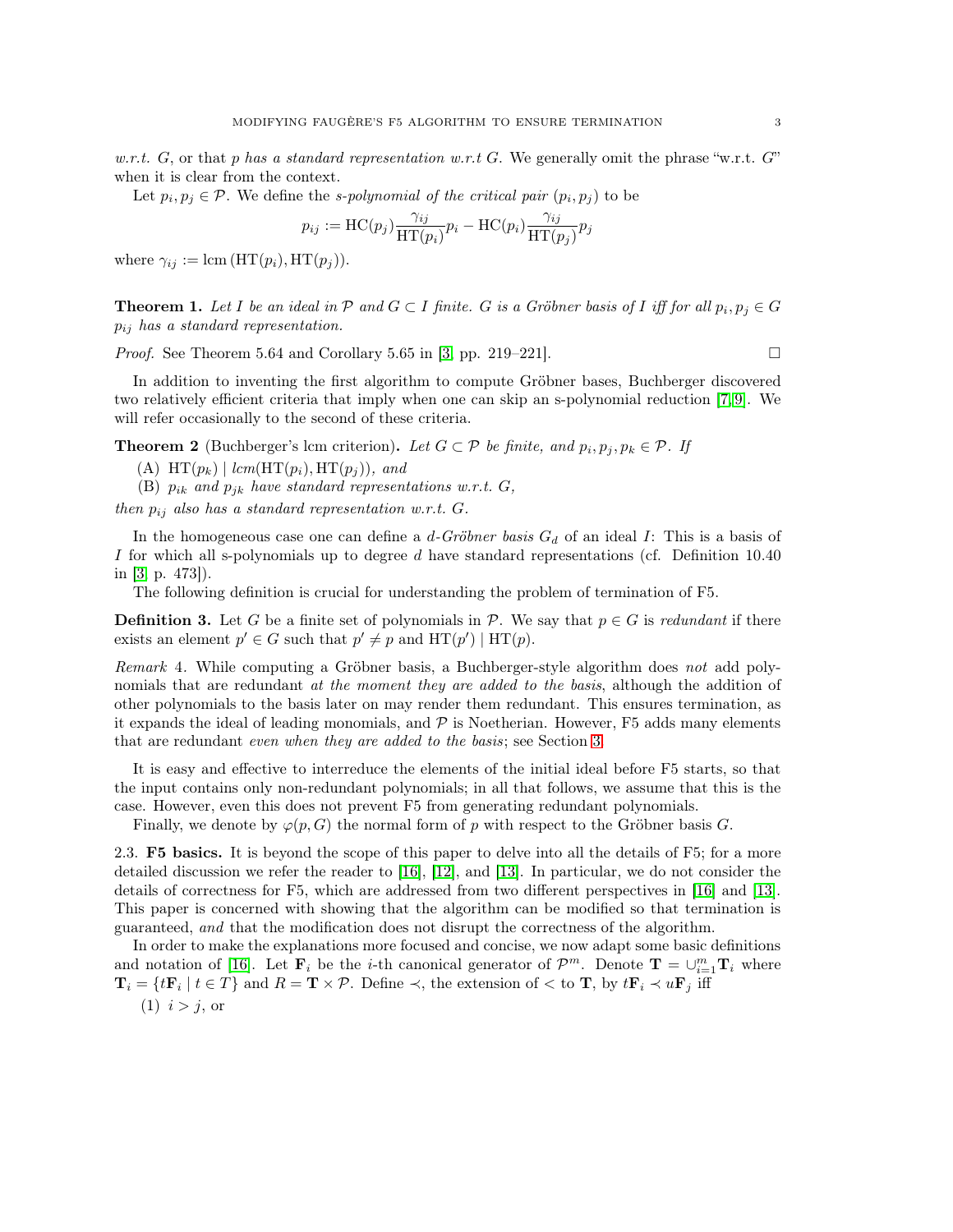(2)  $i = j$  and  $t < u$ .

It is easy to show that  $\prec$  is a well-ordering of **T**, which implies that there exists a minimal representation in terms of the generators.

<span id="page-3-1"></span>**Definition 5.** Let  $p \in \mathcal{P}$  and  $t \in T$ . We say that  $t\mathbf{F}_i$  is the *signature of* p if there exist  $h_i, \ldots, h_m \in$  $P$  such that each of the following holds:

- $p = \sum_{k=i}^{m} h_k f_k$  and  $HT(h_i) = t$ , and
- for any  $H_j, \ldots, H_m \in \mathcal{P}$  such that  $p = \sum_{k=j}^m H_k f_k$  and  $H_j \neq 0$ , we have  $t\mathbf{F}_i \preceq \text{HT}(H_j)\mathbf{F}_j$ .

<span id="page-3-0"></span>Definition 6. Borrowing from [\[24\]](#page-18-5), we call the element

$$
r = (t\mathbf{F}_i, p) \in R
$$

of [\[16\]](#page-18-3) a *labeled polynomial.* (It is referred to as the representation of a polynomial in [16].) We also denote

- (1) the polynomial part of r  $\text{poly}(r) = p$ ,
- (2) the *signature of*  $r S(r) = t \mathbf{F}_i$ , and
- (3) the *signature term of*  $r S T(r) = t$ , and
- (4) the *index of* r index(r) = *i*.

Following  $[16]$ , we extend the following operators to R:

- (1)  $HT(r) = HT(p)$ .
- (2)  $HC(r) = HC(p)$ .
- (3) deg $(r) = \deg(p)$ .

Let  $0 \neq c \in \mathcal{K}, \ \lambda \in T, r = (t\mathbf{F}_i, p) \in R$ . Then we define the following operations on R resp. T:

- (1)  $cr = (t\mathbf{F}_i, cp),$
- (2)  $\lambda r = (\lambda t \mathbf{F}_i, \lambda p),$
- (3)  $\lambda(t\mathbf{F}_i) = (\lambda t)\mathbf{F}_i$ .

Caveat lector: Although we call  $S(r)$  the signature of r in Definition [6,](#page-3-0) it might not be the signature of  $poly(r)$  as defined in Definition [5.](#page-3-1) If the input is non-regular, it can happen (and does) that F5 reduces an s-polynomial  $r_{ij}$  to zero. The reductions are all with respect to lower signatures, so we have

$$
poly(r_{ij}) = \sum_{k=1}^{\#G} h_k poly(r_k)
$$

where  $h_k \neq 0$  implies that  $\mathcal{S}(\text{HT}(h_k) \cdot r_k) \prec \mathcal{S}(r_{ij})$ . The signature of  $r_{ij}$  is thus no larger than  $\max_{h_k\neq0} {\{S(\text{HT}(h_k)\cdot r_k)\}}$ ; that is, the signature of  $r_{ij}$  is strictly smaller than  $S(r_{ij})$ .

On the other hand, Propositions [7](#page-3-2) and [10](#page-4-0) show that the algorithm does try to ensure that  $\mathcal{S}(r)$ is the signature of poly $(r)$ . The proof of Proposition [7](#page-3-2) is evident from inspection of the algorithm.

<span id="page-3-2"></span>**Proposition 7.** Let the list  $F = (f_1, \ldots, f_m) \in \mathcal{P}^m$  be the input of F5. For any labeled polynomial  $r = (t\mathbf{F}_i, p), t \in T, 1 \leq i \leq m$ , computed by the algorithm, there exist  $h_1, \ldots, h_m \in \mathcal{P}$  such that

- (1)  $p = h_1 f_1 + \ldots + h_m f_m$ ,
- (2)  $h_1 = \ldots = h_{i-1} = 0$ , and
- (3)  $ST(r) = HT(h_i) = t$ .

Let  $G = \{r_1, \ldots, r_{n_G}\} \subset \mathcal{P}$ . We denote  $\text{poly}(G) = \{\text{poly}(r_1), \ldots, \text{poly}(r_{n_G})\}.$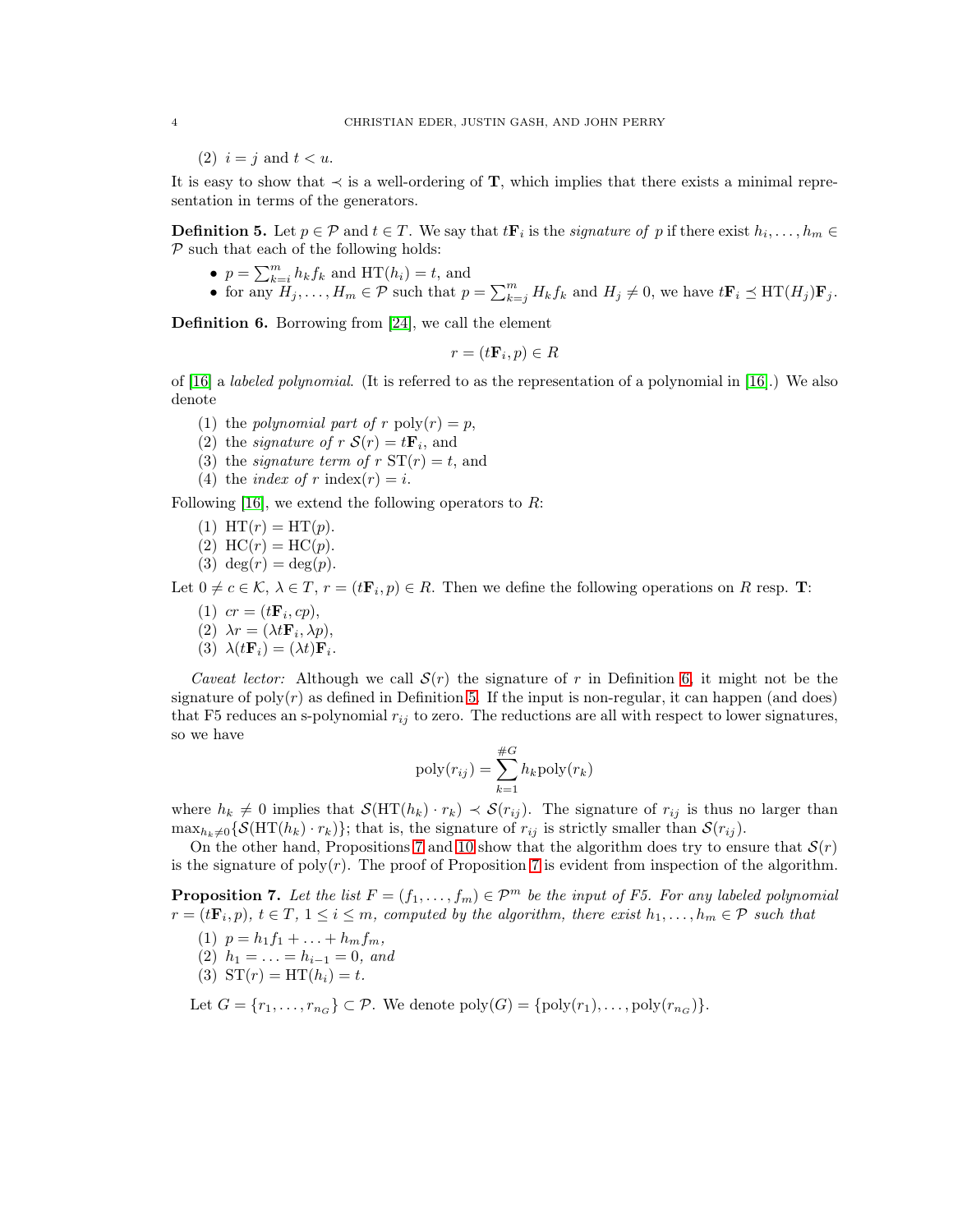**Definition 8.** Let  $r, r_1, \ldots, r_{n_G} \in R$ ,  $G = \{r_1, \ldots, r_{n_G}\}$ . Assume poly $(r) \neq 0$ . We say that r has a standard representation w.r.t. G if there exist  $\lambda_1, \ldots, \lambda_{n_G} \in \mathcal{P}$  such that

$$
poly(r) = \sum_{i=1}^{n_G} \lambda_i poly(r_i),
$$

 $HT(r) \ge HT(\lambda_i)HT(r_i)$  for all i, and  $S(r) \succ HT(\lambda_i)S(r_i)$  for all i except possibly one, say i<sub>0</sub>, where  $\mathcal{S}(r) = \mathcal{S}(r_{i_0})$  and  $\lambda_{i_0} = 1$ . We generally omit the phrase "w.r.t. G" when it is clear from the context.

*Remark* 9. The standard representation of a labeled polynomial r has two properties:

- (1) The polynomial part of r has a standard representation as defined in Section [2.2,](#page-1-2) and
- (2) the signatures of the multiples of the  $r_i$  are not greater than the signature of r.

This second property makes the standard representation of a labeled polynomial more restrictive than that of a polynomial.

<span id="page-4-0"></span>**Proposition 10.** Let the list  $F = (f_1, \ldots, f_m) \in \mathcal{P}^m$  be the input of F5. For any labeled polynomial r that is computed by the algorithm, if r does not have a standard representation w.r.t.  $G$ , then  $S(r)$ is the signature of  $\text{poly}(r)$ .

In other words, even if  $S(r)$  is not the signature of poly $(r)$ , the only time this can happen is when r already has a standard representation, so it need not be computed. On the other hand, the converse is false: once the algorithm ceases to reduce  $poly(r)$ , r does have a standard representation, and  $S(r)$  remains the signature of poly $(r)$ .

*Proof.* We show the contrapositive. Suppose that there exists some  $r \in G$  such that  $\mathcal{S}(r)$  is not the signature of  $p = poly(r)$ . Of all the r satisfying this property, choose one such that  $\mathcal{S}(r)$  is minimal. Suppose  $\mathcal{S}(r) = t\mathbf{F}_i$ . By hypothesis, we can find  $h_j, \ldots, h_m \in \mathcal{P}$  such that

$$
p = \sum_{k=j}^{m} h_k f_k, \quad h_j \neq 0, \quad \text{ and } \quad i < j \text{ or } [i = j \text{ and } t > HT(h_j)].
$$

Is  $\sum h_k f_k$  a standard representation of r w.r.t. G? Probably not, but it is clear that for any k such that  $HT(h_k)HT(f_k) > HT(p)$ , there exists  $\ell$  such that  $HT(h_k)HT(f_k) = HT(h_\ell)HT(f_\ell)$ . The signature of the corresponding s-polynomial  $p_{k\ell}$  is obviously smaller than  $t\mathbf{F}_i$ , so the hypothesis that  $S(r)$  is minimal, along with inspection of the algorithm, implies that  $r_{k\ell}$  has a standard representation w.r.t. G. Proceeding in this manner, we can rewrite  $\sum h_k f_k$  repeatedly until we have a standard representation of r w.r.t.  $G$ .

**Definition 11.** Let  $r_i = (t_i \mathbf{F}_k, p_i), r_j = (t_j \mathbf{F}_\ell, p_j) \in R$ . If  $\frac{\gamma_{ij}}{\text{HT}(r_i)} t_i \mathbf{F}_k \neq \frac{\gamma_{ij}}{\text{HT}(r_i)}$  $\frac{\gamma_{ij}}{\text{HT}(r_j)} t_j \mathbf{F}_{\ell}$ , then we define the s-polynomial of  $r_i$  and  $r_j$  by  $r_{ij} := (m', p_{ij})$  where

$$
m' = \max_{\prec} \left\{ \frac{\gamma_{ij}}{\text{HT}(r_i)} t_i \mathbf{F}_k, \frac{\gamma_{ij}}{\text{HT}(r_j)} t_j \mathbf{F}_\ell \right\}
$$

and  $\gamma_{ij} = \text{lcm}(\text{HT}(r_i), \text{HT}(r_j)).$ 

All polynomials are kept monic in F5; thus we always assume in the following that  $HC(p<sub>i</sub>)$  =  $HC(p_i) = 1$  for  $p_i \neq 0 \neq p_j$ . Moreover we always assume  $\gamma_{ij}$  to denote the least common multiple of the head terms of the two considered polynomial parts used to compute  $r_{ij}$ .

Next we review the two criteria used in F5 to reject critical pairs which are not needed for further computations.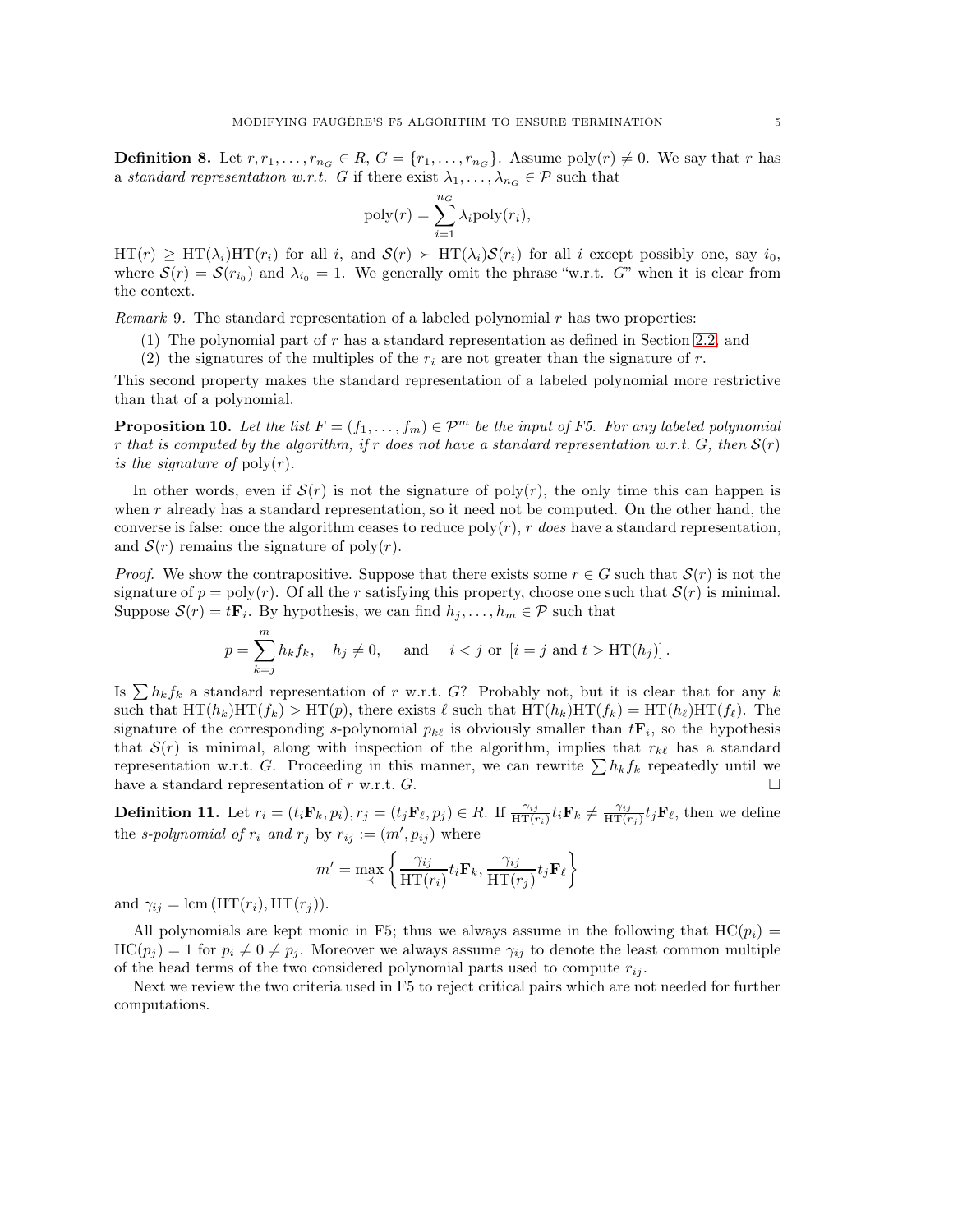**Definition 12.** Let  $G = \{r_1, \ldots, r_{n_G}\}$  be a set of labeled polynomials, and  $u_k \in T$ . We say that  $u_kr_k$  is detected by Faugère's Criterion if there exists  $r \in G$  such that

- (1) index(r) > index(r<sub>k</sub>) and
- (2)  $HT(r) | u_k ST(r_k)$ .

<span id="page-5-0"></span>**Definition 13.** Let  $G = \{r_1, \ldots, r_{n_G}\}$  be a set of labeled polynomials, and  $u_k \in T$ . We say that  $u_kr_k$  is detected by the Rewritten Criterion if there exists  $r_a \in G$  such that

- (1) index( $r_a$ ) = index( $r_k$ ),
- $(2)$   $a > k$ , and
- (3)  $ST(r_a) | u_k ST(r_k)$ .

Next we can give the main theorem for the idea of F5. Recall that we consider only homogeneous ideals.

<span id="page-5-1"></span>**Theorem 14.** Let  $I = \langle f_1, \ldots, f_m \rangle$  be an ideal in P, and  $G = \{r_1, \ldots, r_{n_G}\}$  a set of labeled polynomials generated by the F5 algorithm (in that order) such that  $f_i \in \text{poly}(G)$  for  $1 \leq i \leq m$ . Let  $d \in \mathbb{N}$ . Suppose that for any pair  $r_i, r_j$  such that  $\deg r_{ij} \leq d$  and  $r_{ij} = u_i r_i - u_j r_j$ , one of the following holds:

- (1)  $u_kr_k$  is detected by Faugère's Criterion for some  $k \in \{i, j\},$
- (2)  $u_kr_k$  is detected by the Rewritten Criterion for some  $k \in \{i, j\}$ , or
- (3)  $r_{ij}$  has a standard representation.

Then  $\text{poly}(G)$  is a d-Gröbner basis of I.

*Proof.* See Theorem 1 in [\[16\]](#page-18-3), Theorem 3.4.2 in [\[17\]](#page-18-7) and Theorem 21 in [\[13\]](#page-18-9).

Remark 15.

- (1) Requiring a standard representation of a labeled polynomial is stricter than the criterion of Theorem [1,](#page-2-1) but when used carefully, any computational penalty imposed by this stronger condition is negligible when compared to the benefit from the two criteria it enables.
- (2) It is possible that  $r_{ij}$  does not have a standard representation (cf. Proposition 17 in [\[13\]](#page-18-9)) at the time either Criterion rejects  $(r_i, r_j)$ . Since F5 computes the elements degree-bydegree, computations of the current degree add new elements such that  $r_{ij}$  has a standard representation w.r.t. the current Gröbner basis  $poly(G)$  before the next degree step is computed. Thus, at the end of each such step, we have computed a  $d$ -Gröbner basis of  $I$ .

Next we give a small example which shows how the criteria work during the computation of a Gröbner basis in F5.

**Example 16.** Let  $>$  be the degree reverse lexicographical ordering with  $x > y > z$  on  $\mathbb{Q}[x, y, z]$ . Let  $I$  be the ideal generated by the following three polynomials:

$$
p_1 = xyz - y^2z,
$$
  
\n
$$
p_2 = x^2 - yz,
$$
  
\n
$$
p_3 = y^2 - xz.
$$

Let the corresponding labeled polynomials be  $r_i = (\mathbf{F}_i, p_i)$ . For the input  $F = (p_1, p_2, p_3)$ , F5 computes a Gröbner basis of  $\langle p_2, p_3 \rangle$  as a first step: Since  $ST(r_{2,3}) = y^2 = HT(r_3)$ ,  $r_{2,3}$  is discarded by Faugère's Criterion. Thus  $\{p_2, p_3\}$  is already a Gröbner basis of  $\langle p_2, p_3 \rangle$ .

Next the Gröbner basis of I is computed, i.e.  $r_1$  enters the algorithm: Computing  $r_{1,3}$  we get a new element:  $r_4 = (y\mathbf{F}_1, xz^3 - yz^3)$ .  $r_{1,2}$  is not discarded by any criterion, but reduces to zero.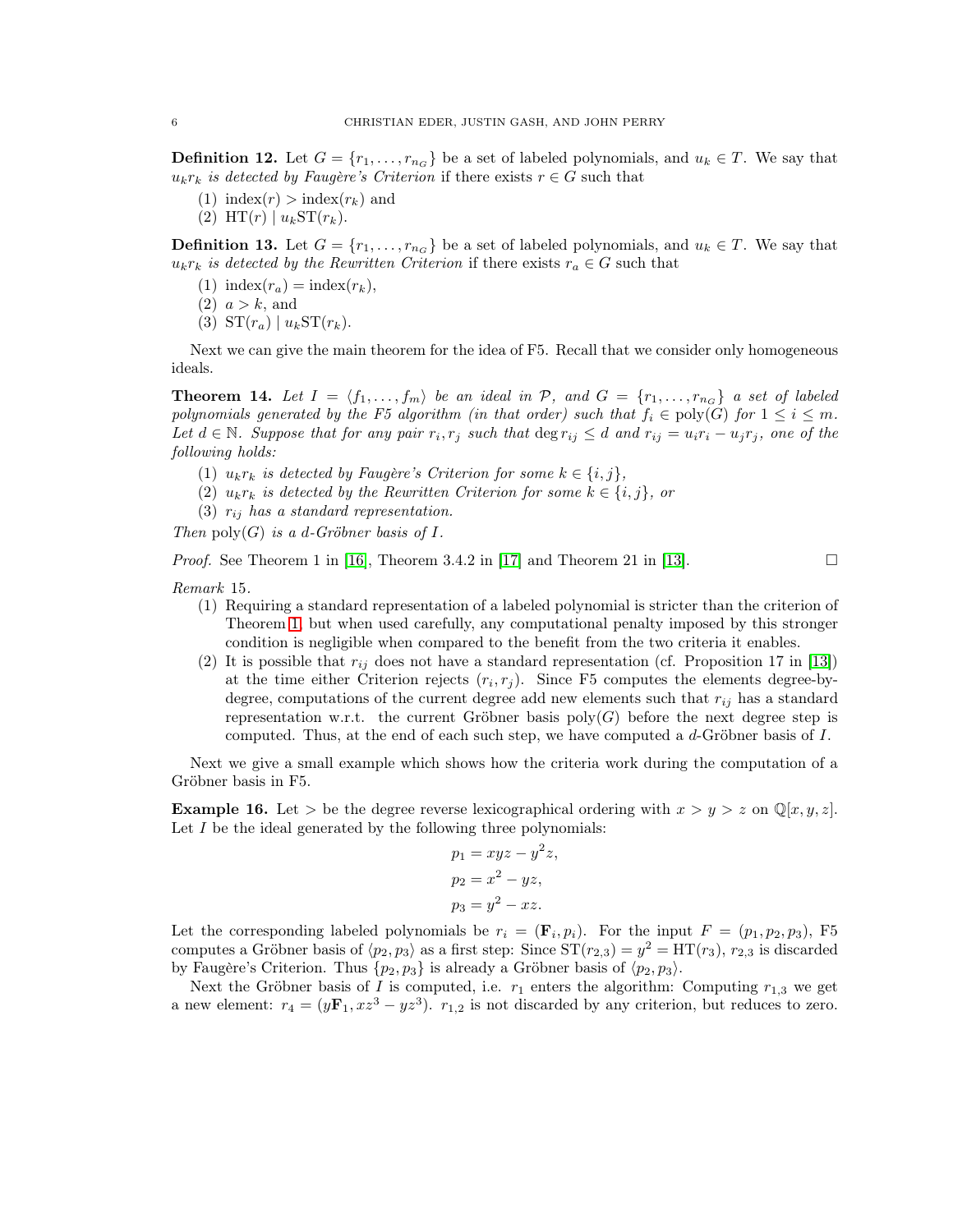Nevertheless its signature is recorded,<sup>[1](#page-6-1)</sup> thus we still have  $\mathcal{S}(r_{1,2}) = x\mathbf{F}_1$  stored in the list of rules to check subsequent elements.

- Next check all s-polynomials with  $r_4$  sorted by increasing signature:
- (1) Since  $S(r_{4,1}) = y^2 \mathbf{F}_1$ ,  $r_{4,1}$  is discarded by Faugère's Criterion using  $HT(r_3) = y^2$ .
- (2) Since  $\mathcal{S}(r_{4,2}) = xy\mathbf{F}_1$ ,  $r_{4,2}$  is discarded by the Rewritten Criterion due to  $\mathcal{S}(r_{1,2}) = x\mathbf{F}_1$ ,  $r_{1,2}$  being computed after  $r_4$ .
- (3) Since  $\mathcal{S}(r_{4,3}) = y^3 \mathbf{F}_1$ ,  $r_{4,3}$  is discarded by Faugère's Criterion using HT( $r_3$ ) =  $y^2$ .

<span id="page-6-0"></span>The algorithm now concludes with  $G = \{r_1, r_2, r_3, r_4\}$  where  $\text{poly}(G)$  is a Gröbner basis of I.

## 3. Analysis of the problem

The root of the problem lies in the algorithm's reduction subalgorithms, so Section [3.1](#page-6-2) reviews these in detail. In Section [3.2,](#page-7-0) we show how the criteria force the reduction algorithms not only to add redundant polynomials to the basis, but to do so in a way that does not expand the ideal of leading monomials (Example [18\)](#page-7-1)! One might try to modify the algorithm by simply discarding redundant polynomials, but Section [3.3](#page-8-2) shows that this breaks the algorithm's correctness. This analysis will subsequently provide insights on how to solve the problem.

Throughout this section, let the set of labeled polynomials computed by F5 at a given moment be denoted  $G = \{r_1, \ldots, r_{n_G}\}.$ 

<span id="page-6-2"></span>3.1. F5's reduction algorithm. For convenience, let us summarize the reduction subalgorithms in some detail here. Let  $i$  be the current iteration index of F5. All newly computed labeled polynomials r satisfy index(r) = i. Let  $G_{i+1}$  denote the set of elements of G with index  $> i$ . We are interested in Reduction, TopReduction and IsReducible. F5 sorts s-polynomials by degree, and supplies to Reduction a set F of s-polynomials of minimal degree d. Let  $r \in F$ .

- (1) First, Reduction replaces the polynomial part of r with its normal form with respect to  $G_{i+1}$ . This clearly does not affect the property  $\mathcal{S}(r) = \mathrm{ST}(r) \mathbf{F}_i$ . Reduction then invokes Top $Reduction on r$ .
- (2) TopReduction reduces  $poly(r)$  w.r.t.  $G_i$ , but invokes IsReducible to identify reducers. TopReduction terminates whenever  $poly(r) = 0$  or IsReducible finds no suitable reducers.
- (3) IsReducible checks all elements  $r_{\text{red}} \in G$  such that  $\text{index}(r_{\text{red}}) = i$ .
	- (a) If there exists  $u_{\text{red}} \in T$  such that  $u_{\text{red}} \text{HT}(r_{\text{red}}) = \text{HT}(r)$  then  $u_{\text{red}} \mathcal{S}(r_{\text{red}})$  is checked by both Faugère's Criterion and the Rewritten Criterion.
		- $(\alpha)$  If neither criterion holds, the reduction takes place, but a further check is necessary to preserve  $\mathcal{S}(r) = \mathrm{ST}(r)\mathbf{F}_i$ . If  $\mathcal{S}(r) > u_{\text{red}}\mathcal{S}(r_{\text{red}})$ , then it rewrites  $\text{poly}(r)$ :

$$
r = (\mathcal{S}(r), \mathrm{poly}(r) - u_{\mathrm{red}} \mathrm{poly}(r_{\mathrm{red}}))
$$

If  $S(r) \prec u_{\text{red}} S(r_{\text{red}})$ , then r is not changed, but a new labeled polynomial is computed and added to F for further reductions,

.

$$
r' = (u_{\text{red}} \mathcal{S}(r_{\text{red}}), u_{\text{red}} \text{poly}(r_{\text{red}}) - \text{poly}(r)).
$$

The algorithm adds  $S(r')$  to the list of rules and continues with r.

- (β) If  $u_{\text{red}} r_{\text{red}}$  is detected by one of the criteria, then the reduction does not take place, and the search for a reducer continues.
- (b) If there is no possible reducer left to be checked then r is added to G if  $poly(r) \neq 0$ .

<span id="page-6-1"></span><sup>1</sup>Failing to record the signature of a polynomial reduced to zero is an implementation error that can lead to an infinite loop.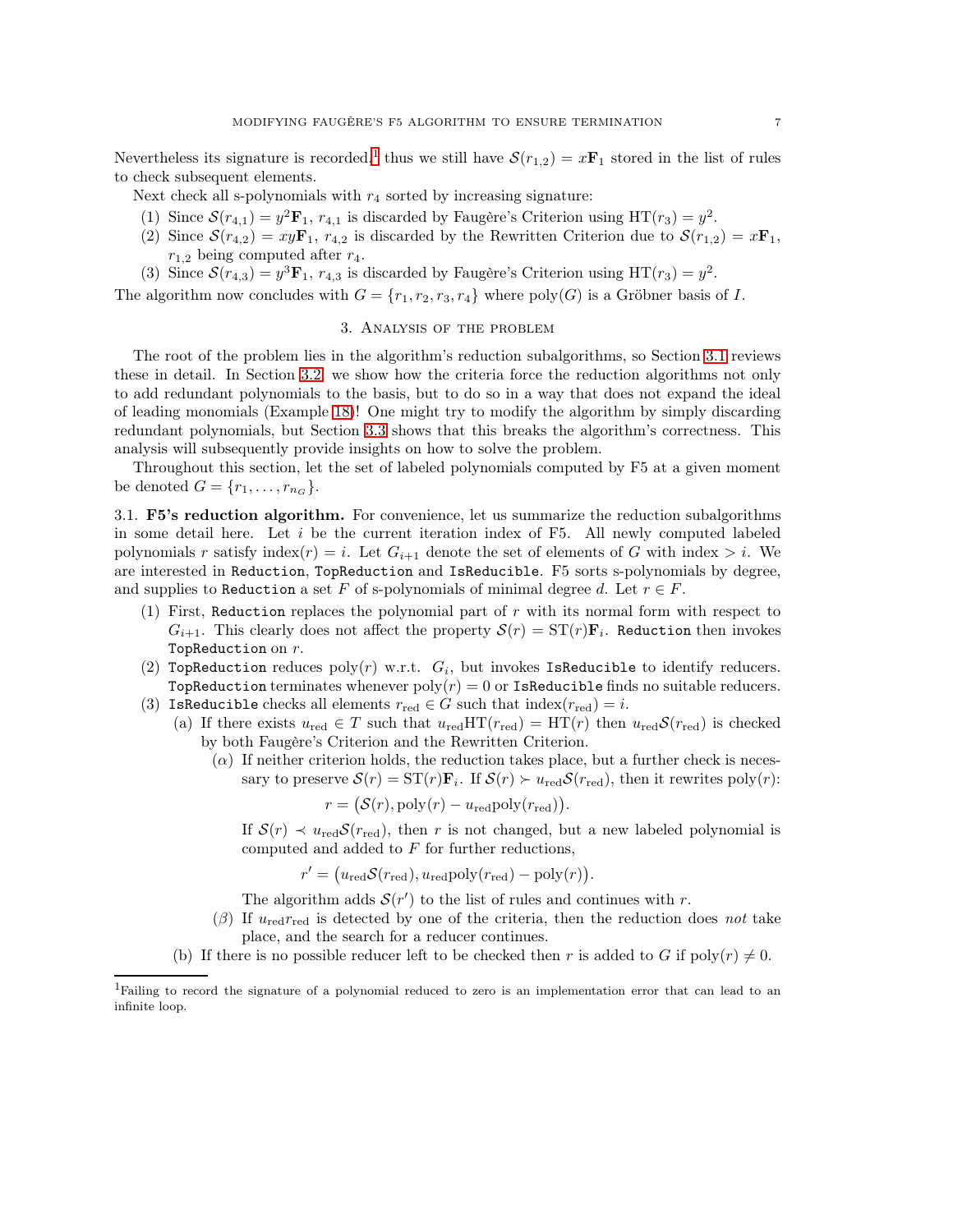Note that if  $S(r) = u_{\text{red}} S(r_{\text{red}})$  then  $u_{\text{red}} r_{\text{red}}$  is rewritable by r, thus Case  $(3)(a)(\beta)$  avoids this situation.

<span id="page-7-0"></span>3.2. What is the problem with termination? The difficulty with termination arises from Case  $(3)(a)(\beta)$  above.

<span id="page-7-2"></span>**Situation 17.** Recall that  $R_d$  is the set of labeled polynomials returned by Reduction and added to G. Suppose that  $R_d \neq \emptyset$  and for every element  $r \in R_d$ , HT(poly(r)) is in the ideal generated by  $HT(poly(G)).$ 

<span id="page-7-1"></span>Example 18. Situation [17](#page-7-2) is not a mere hypothetical: as described in Section 3.5 of [\[17\]](#page-18-7), an example appears in Section 8 of [\[16\]](#page-18-3), which computes a Gröbner basis of  $(yz^3 - x^2t^2, xz^2 - y^2t, x^2y - z^2t)$ . Without repeating the details, at degree 7, F5 adds  $r_8$  to G, with HT( $r_8$ ) =  $y^5t^2$ . At degree 8, however, Reduction returns  $R_8 = \{r_{10}\}\$ , with  $HT(r_{10}) = y^6 t^2$ . This is due to the fact that the reduction of  $r_{10}$  by  $yr_8$  is rejected by the algorithm's criteria, and the reduction does not take place. In other words,  $r_{10}$  is added to G even though poly $(r_{10})$  is redundant in poly $(G)$ .

**Definition 19.** A labeled polynomial  $r$  computed in F5 is called *redundant* if, when Reduction returns r, we have  $\text{poly}(r)$  redundant w.r.t.  $\text{poly}(G)$ .

<span id="page-7-3"></span>**Lemma 20.** If  $R_d$  satisfies Situation [17](#page-7-2) and  $r \in R_d$ , then we can find  $r_k \in G$  such that  $r_k$  is not redundant in G and  $HT(r_k)$  |  $HT(r)$ .

*Proof.* If a reducer  $r_j$  of r is redundant, then there has to exist another element  $r_k$  such that  $HT(r_k)$  |  $HT(r_j)$  and thus  $HT(r_k)$  |  $HT(r)$ . Follow this chain of divisibility down to the minimal degree; we need to show that there do not exist two polynomials  $r_j$ ,  $r_k$  of minimal degree such that  $HT(r_i) = HT(r_k)$ . Assume to the contrary that there exist  $r_i, r_k \in G$  of minimal degree such that  $HT(r_i) = HT(r_k)$ . Clearly, the reduction of one by the other in IsReducible was forbidden; without loss of generality, we may assume that  $r_k$  was computed before  $r_j$ , so the reduction of  $r_j$ by  $r_k$  was forbidden. There are three possibilities:

- (1) If index( $r_k$ ) > index( $r_j$ ), to the contrary, IsReducible cannot interfere with this reduction, because such reductions are always carried out by the normal form computation in Reduction.
- (2) If  $\mathcal{S}(r_k)$  is rejected by the Rewritten Criterion, then there exists r' such that  $ST(r') | ST(r_k)$ , and r' was computed after  $r_k$ . (That r' was computed after  $r_k$  follows from Definition [13,](#page-5-0) where  $a > k$ .) As F5 computes incrementally on the degree and  $ST(r') | ST(r_k)$ , it follows that  $\deg(r') = \deg(r_k)$ . Hence  $ST(r') = ST(r_k)$ . Thus the Rewritten Criterion would have rejected the computation of r', again a contradiction.
- (3) If  $\mathcal{S}(r_k)$  is rejected by Faugère's Criterion, to the contrary,  $r_k$  should not have been computed in the first place.

Thus  $HT(r_i) \neq HT(r_k)$ . It follows that we arrive at a non-redundant reducer after finitely many steps.  $\square$ 

**Lemma 21.** Denote by  $R_d$  the result of Reduction at degree d. There exists  $m \in \mathbb{N}$  and an input  $F = (f_1, \ldots, f_m)$  and a degree d such that if  $\text{poly}(G)$  is a  $(d-1)$ -Gröbner basis of  $\langle f_1, \ldots, f_m \rangle$ , then

- (A)  $R_d \neq \emptyset$ , and
- (B)  $HT(\text{poly}(G \cup R_d)) = HT(\text{poly}(G)).$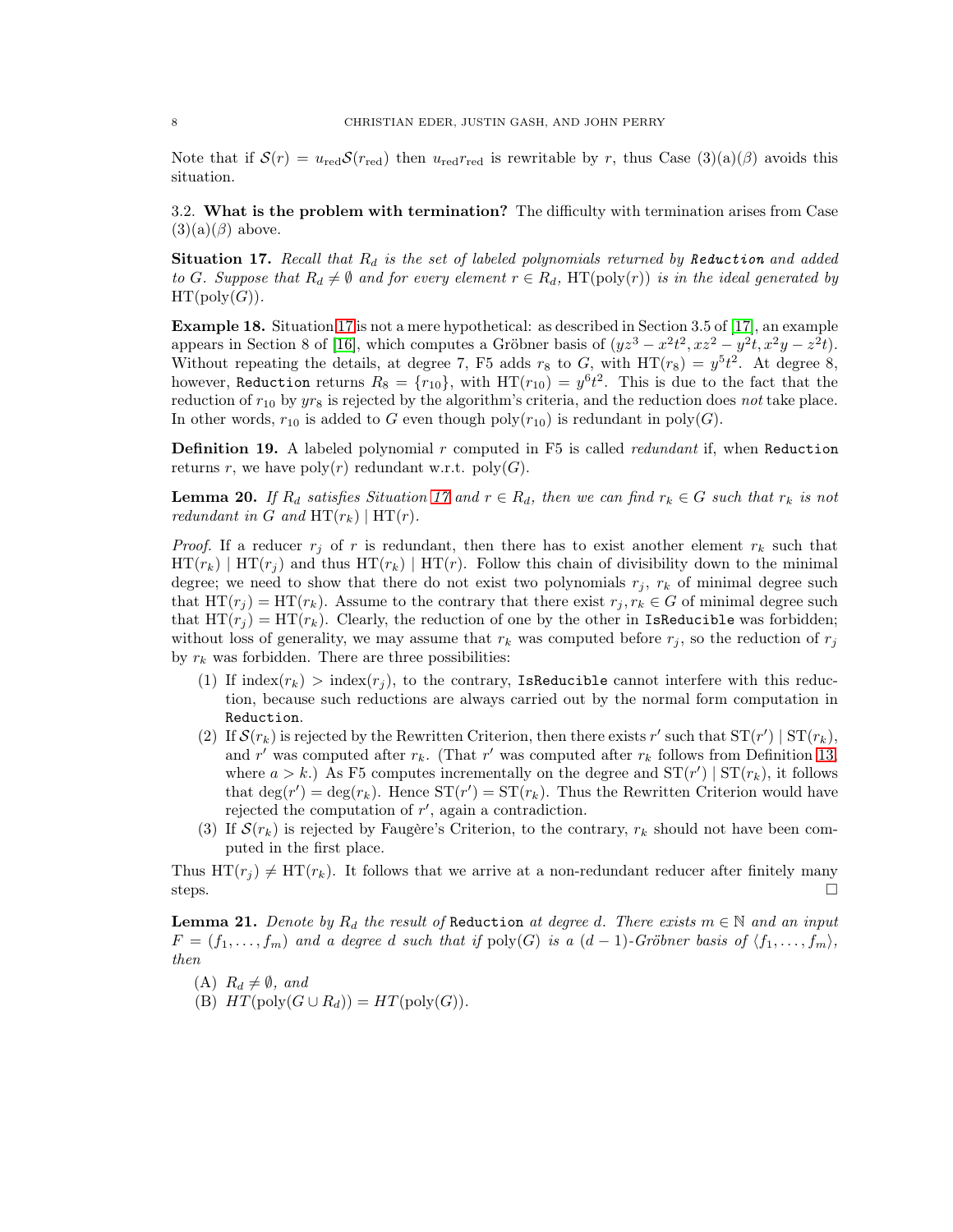*Proof.* Such an input F is given in Example [18:](#page-7-1) once reduction concludes for  $d = 8$ , HT( $r_8$ )  $HT(r_{10}),$  so  $HT(poly(G)) = HT(poly(G \cup R_8)).$ 

<span id="page-8-0"></span>Remark 22. In [\[16,](#page-18-3) Corollary 2], it is argued that termination of F5 follows from the (unproved) assertion that for any d, if no polynomial is reduced to zero, then  $HT(poly(G)) \neq HT(poly(G\cup R_d)).$ But in Example [18,](#page-7-1) HT(poly(G)) = HT(poly( $G \cup R_8$ )), even though there was no reduction to zero! Thus, Theorem 2 (and, by extension, Corollary 2) of [\[16\]](#page-18-3) is incorrect: termination of F5 is unproved, even for regular sequences, as there could be infinitely many steps where new redundant polynomials are added to  $G$ . By contrast, a Buchberger-style algorithm *always* expands the monomial ideal when a polynomial does not reduce to zero; this ensures its termination.

Having shown that there is a problem with the proof of termination, we can now turn our attention to devising a solution.

<span id="page-8-2"></span>3.3. To sort the wheat from the chaff  $\ldots$  isn't that easy! The failure of F5 to expand the ideal of leading monomials raises the possibility of an infinite loop of redundant labeled polynomials. However, we cannot ignore them.

Example 23. Suppose we modify the algorithm to discard critical pairs with at least one redundant labeled polynomial. Consider a polynomial ring in a field of characteristic 7583.

- (1) For Katsura-5, the algorithm no longer terminates, but computes an increasing list of polynomials with head terms  $x_2^k x_4$  with signatures  $x_2 x_3^k x_5 x_6$  for  $k \geq 1$ .
- (2) For Cyclic-8, the algorithm terminates, but its output is not a Gröbner basis!

How can critical pairs involving "redundant" polynomials can be necessary?

**Definition 24.** A critical pair  $(r_i, r_j)$  is a *GB-critical pair* if neither  $r_i$  nor  $r_j$  is redundant. If a critical pair is not a GB-critical pair, then we call it an F5-critical pair.

We now come to the main theoretical result of this paper.

<span id="page-8-1"></span>**Theorem 25.** If  $(r_i, r_j)$  is an F5-critical pair, then one of the following statements holds at the moment of creation of  $r_{ij}$ :

- (A) poly $(r_{ij})$  already has a standard representation.
- (B) There exists a GB-critical pair  $(r_k, r_\ell)$ , a set  $W \subset \{1, \ldots, n_G\}$ , and terms  $\lambda_w$  (for all  $w \in W$ ) such that

<span id="page-8-3"></span>
$$
poly(r_{ij}) = poly(r_{k\ell}) + \sum_{w} \lambda_w poly(r_w),
$$
\n(3.1)

 $\gamma_{ij} = \gamma_{k\ell}$  and  $\gamma_{k\ell} > \lambda_w \text{HT}(r_w)$  for all w.

Theorem [25](#page-8-1) implies that an F5-critical pair might not generate a redundant polynomial: it might rewrite a GB-critical pair which is not computed. Suppose, for example, that the algorithm adds  $r_i$ to G, where  $r_i$  is redundant with  $r_k \in G$ , perhaps because for  $u \in T$  such that  $uHT(r_k) = HT(r_i)$ , we have  $S(u \cdot r_k) > S(r_i)$ . In this case, F5 will generate a new, reduced polynomial with the larger signature; since the new polynomial has signature  $\mathcal{S}(u \cdot r_k)$ , the Rewritten Criterion will subsequently reject  $u \cdot r_k$ . It is not uncommon that the algorithm later encounters some  $r_\ell \in G$ where  $r_{k\ell}$  is necessary for the Gröbner basis, but  $HT(r_i)$  divides  $\gamma_{k\ell}$ . In this case, the Rewritten Criterion forbids the algorithm from computing  $r_{k\ell}$ , yet we can compute  $r_{i\ell}$ . In terms of the Macaulay matrix [\[16,](#page-18-3) [20,](#page-18-6) [21\]](#page-18-10), the algorithm selects the row corresponding to  $\frac{\gamma_{i\ell}}{\text{HT}(r_i)} r_i$  instead of the row corresponding to  $\frac{\gamma_{k\ell}}{\text{HT}(r_k)} r_k$ . Due to this choice, the notions of "redundant" and "necessary"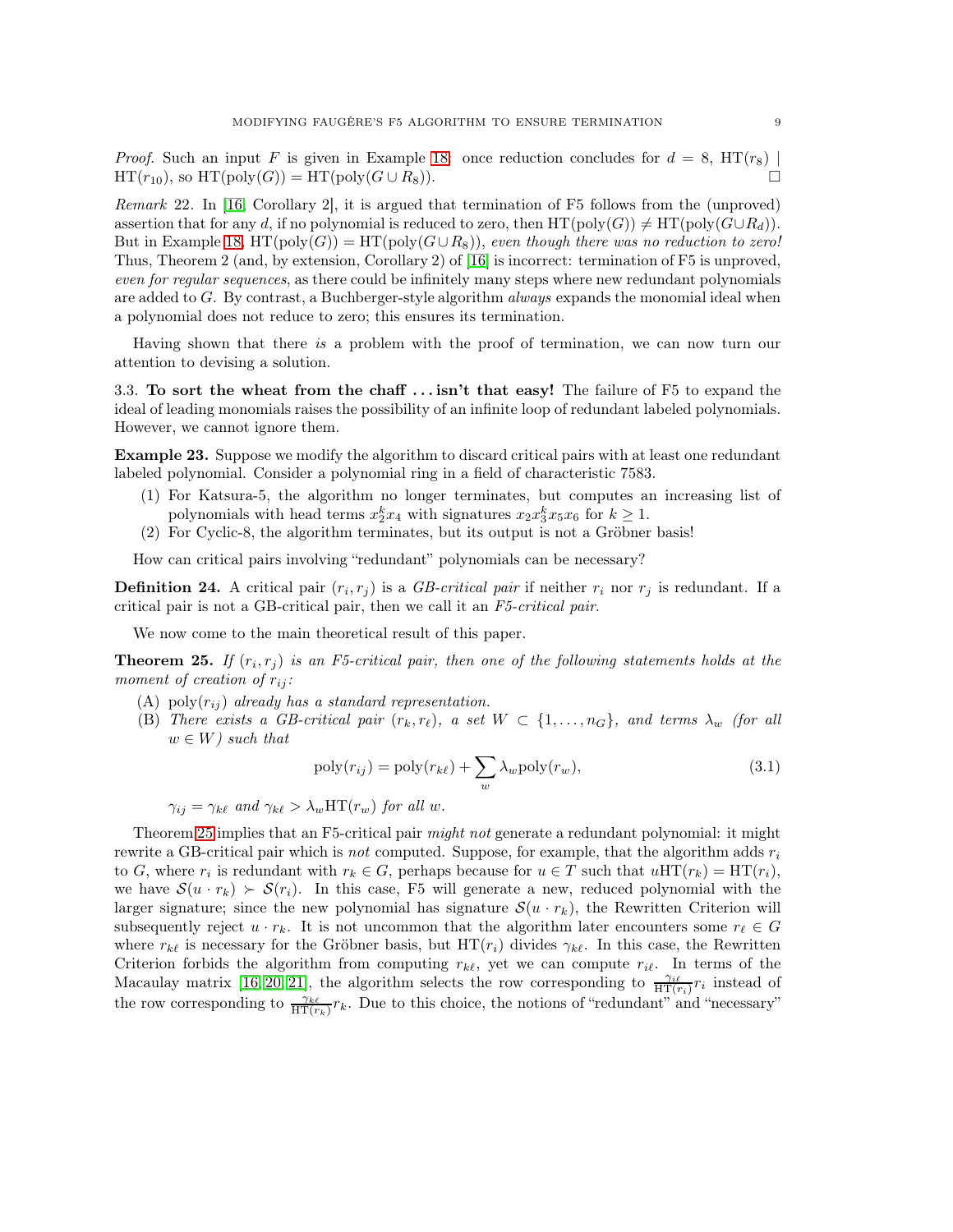critical pairs are somewhat ambiguous in F5: is  $r_i$  necessary to satisfy the properties of a Gröbner basis, or to ensure correctness of the algorithm? On the other hand, the notions of F5- and GBcritical pairs are absolute.

To prove Theorem [25,](#page-8-1) we need the following observation:

<span id="page-9-0"></span>**Lemma 26.** Let  $r_i, r_j \in G$  computed by F5, and assume that  $HT(r_j)$  |  $HT(r_i)$ . Then Spol does not generate an s-polynomial for  $(r_i, r_j)$ .

*Proof.* We have assumed that the input is interreduced, so poly $(r_i)$  is not in the input. Since  $\text{HT}(r_i) \mid \text{HT}(r_i)$  there exists  $u \in T$  such that  $u\text{HT}(r_i) = \text{HT}(r_i)$ . Since the reduction of poly $(r_i)$ by upoly $(r_i)$  was rejected,  $uS(r_i)$  was detected by one of the criteria. It will be detected again in CritPair or Spol. Thus Spol will not generate  $r_{ij}$ .

*Proof of Theorem [25.](#page-8-1)* Assume that  $r_i$  and  $r_j$  are both redundant; the case where only  $r_i$  (resp.  $r_j$ ) is redundant is similar. By Lemma [20](#page-7-3) there exists for  $r_i$  (resp.  $r_j$ ) at least one non-redundant reducer  $r_k$  (resp.  $r_\ell$ ). By Lemma [26,](#page-9-0) we may assume that  $r_i$  and  $r_j$  are of degree smaller than  $r_{ij}$ . Using the fact that  $\text{poly}(G)$  is a d-Gröbner basis for  $d = \max(\deg r_i, \deg r_j)$ , we can write

$$
poly(r_i) = \lambda_{ik} poly(r_k) + \sum_{u \in U} \lambda_u poly(r_u)
$$

$$
poly(r_j) = \lambda_{j\ell} poly(r_\ell) + \sum_{v \in V} \lambda_v poly(r_v),
$$

such that

$$
HT(r_i) = \lambda_{ik} HT(r_k) > \lambda_u HT(r_u)
$$
 and  

$$
HT(r_j) = \lambda_{j\ell} HT(r_{\ell}) > \lambda_v HT(r_v)
$$

where  $U, V \subset \{1, \ldots, n_G\}$ . As  $\gamma_{k\ell} \mid \gamma_{ij}$ , the representations of poly $(r_i)$  and poly $(r_i)$  above imply that there exists  $\lambda \in T$  such that

$$
poly(r_{ij}) = \frac{\gamma_{ij}}{\text{HT}(r_i)} \text{poly}(r_i) - \frac{\gamma_{ij}}{\text{HT}(r_j)} \text{poly}(r_j)
$$
  
=  $\lambda \text{poly}(r_{k\ell}) + \sum_{w \in W} \lambda_w \text{poly}(r_w)$  (3.2)

where  $W = U \cup V$  and  $\lambda_w = \frac{\gamma_{ij}}{HT(r)}$  $\frac{\gamma_{ij}}{\text{HT}(r_i)}\lambda_u$  for  $w \in U\backslash V$ ,  $\lambda_w = \frac{\gamma_{ij}}{\text{HT}(r_i)}$  $\frac{\gamma_{ij}}{\text{HT}(r_j)}\lambda_v$  for  $w \in V\backslash U$ , and  $\lambda_w =$  $\gamma_{ij}$  $\frac{\gamma_{ij}}{\text{HT}(r_i)}\lambda_u - \frac{\gamma_{ij}}{\text{HT}(r_i)}$  $\frac{\gamma_{ij}}{\text{HT}(r_j)}\lambda_v$  for  $w \in U \cap V$ . In Equation [\(3.2\)](#page-9-1) we have to distinguish two cases:

- (1) If  $\lambda > 1$  then  $\deg(r_{k\ell}) < \deg(r_{ij})$ , thus  $r_{k\ell}$  is already computed (or rewritten) using a lower degree computation, which has already finished. It follows that there exists a standard representation of  $\text{poly}(r_{k\ell})$  and thus a standard representation of  $\text{poly}(r_{ij})$ .
- (2) If  $\lambda = 1$  then (A) holds if poly $(r_{kl})$  is already computed by F5; otherwise (B) holds.

<span id="page-9-1"></span> $\Box$ 

We can now explain why discarding redundant polynomials wreaks havoe in the algorithm.

<span id="page-9-2"></span>**Situation 27.** Let  $(r_i, r_j)$  be an F5-critical pair. Suppose that all GB-critical pairs  $(r_k, r_\ell)$  corresponding to case (B) of Theorem [25](#page-8-1) are rejected by one of F5's criteria, but lack a standard representation.

Situation [27](#page-9-2) is possible if, for example, the Rewritten Criterion rejects all the  $(r_k, r_\ell)$ .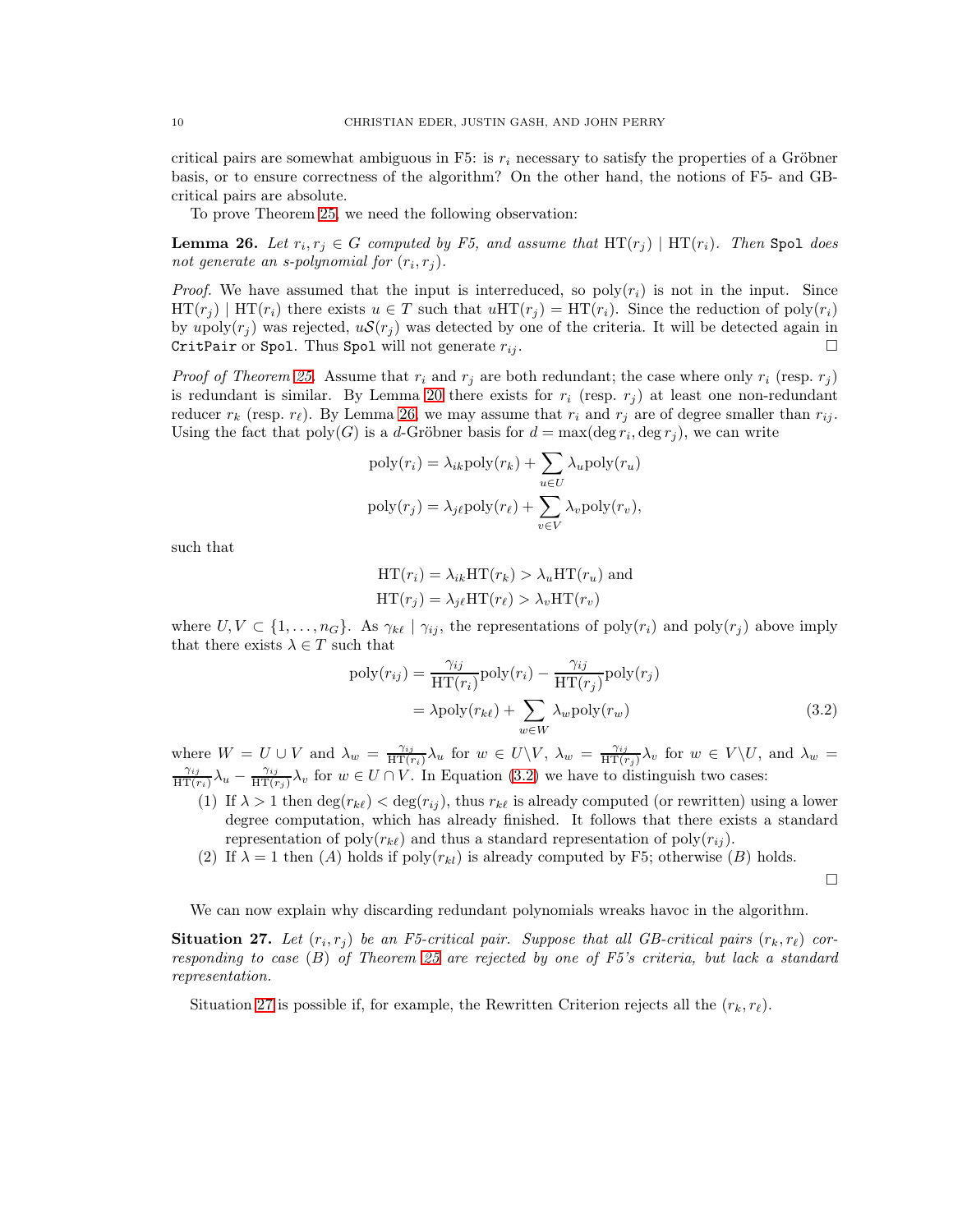Corollary 28. In Situation [27](#page-9-2) it is necessary for the correctness of F5 to compute a standard representation of  $r_{ij}$ .

*Proof.* Since  $poly(r_{k\ell})$  lacks a standard representation, and the algorithm's criteria have rejected the pair  $(r_k, r_\ell)$ , then it is necessary to compute a standard representation of  $r_{ij}$ . Once the algorithm does so, we can rewrite [\(3.1\)](#page-8-3) to obtain a standard representation of  $\text{poly}(r_{k\ell})$ .

In other words, "redundant" polynomials are necessary in F5.

# 4. Variants that ensure termination

Since we cannot rely on an expanding monomial ideal, a different approach to ensure termination could be to set or compute a degree bound. Since a Gröbner basis is finite, its elements have a maximal degree. Correspondingly, there exists a maximal possible degree  $d_{\text{GB}}$  of a critical pair that generates a necessary polynomial. Once we complete degree  $d_{GB}$ , no new, non-redundant data for the Gröbner basis would be computed from the remaining pairs, so we can terminate the algorithm. The problem lies with identifying  $d_{\text{GB}}$ , which is rarely known beforehand, if ever.<sup>[2](#page-10-1)</sup>

Before describing the new variant that follows from these ideas above, we should review two known approaches, along with some drawbacks of each.

<span id="page-10-0"></span>4.1. F5t: Reduction to zero. In  $[17]$ , Gash suggests the following approach, which re-introduces a limited amount of reduction to zero. Once the degree of the polynomials exceeds  $2M$ , where M is the Macaulay bound for regular sequences [\[2,](#page-17-5) [20\]](#page-18-6), start storing redundant polynomials in a set D. Whenever subalgorithm Reduction returns a nonempty set  $R_d$  that does not expand the ideal of leading monomials, reduce all elements of  $R_d$  completely w.r.t.  $G \cup D$  and store any non-zero results in  $D$  instead of adding them to  $G$ . Since complete reduction can destroy the relationship between a polynomial and its signature, the rewrite rules that correspond to them are also deleted. Subsequently, s-polynomials built using an element of  $D$  are reduced without regard to criterion, and those that do not reduce to zero are also added to D, generating new critical pairs. Gash called the resulting variant F5t.

One can identify four drawbacks of this approach:

- (1) The re-introduction of zero-reductions incurs a performance penalty. In Gash's experiments, this penalty was minimal, but these were performed on relatively small systems without many redundant polynomials. In some systems, such as Katsura-9, F5 works with hundreds of redundant polynomials.
- (2) It keeps track of two different lists for generating critical pairs and uses a completely new reduction process. An implementation must add a significant amount of complicated code beyond the original F5 algorithm.
- (3) It has to abandon some signatures due to the new, signature-corrupting reduction process. Thus, a large number of unnecessary critical pairs can be considered.
- (4) The use of 2M to control the size of D is an imprecise, ad-hoc patch. In some experiments from [\[17\]](#page-18-7), F5t terminated on its own before polynomials reached degree  $2M$ ; for other input systems, F5t yielded polynomials well beyond the 2M bound, and a higher bound would have been desirable.

<span id="page-10-1"></span><sup>2</sup>Another algorithm that computes a degree bound is MXL3 [\[22\]](#page-18-11), but its mechanism is designed for zero-dimensional systems over a field of characteristic 2. It is not appropriate for the general case, whereas the approaches that we study here are.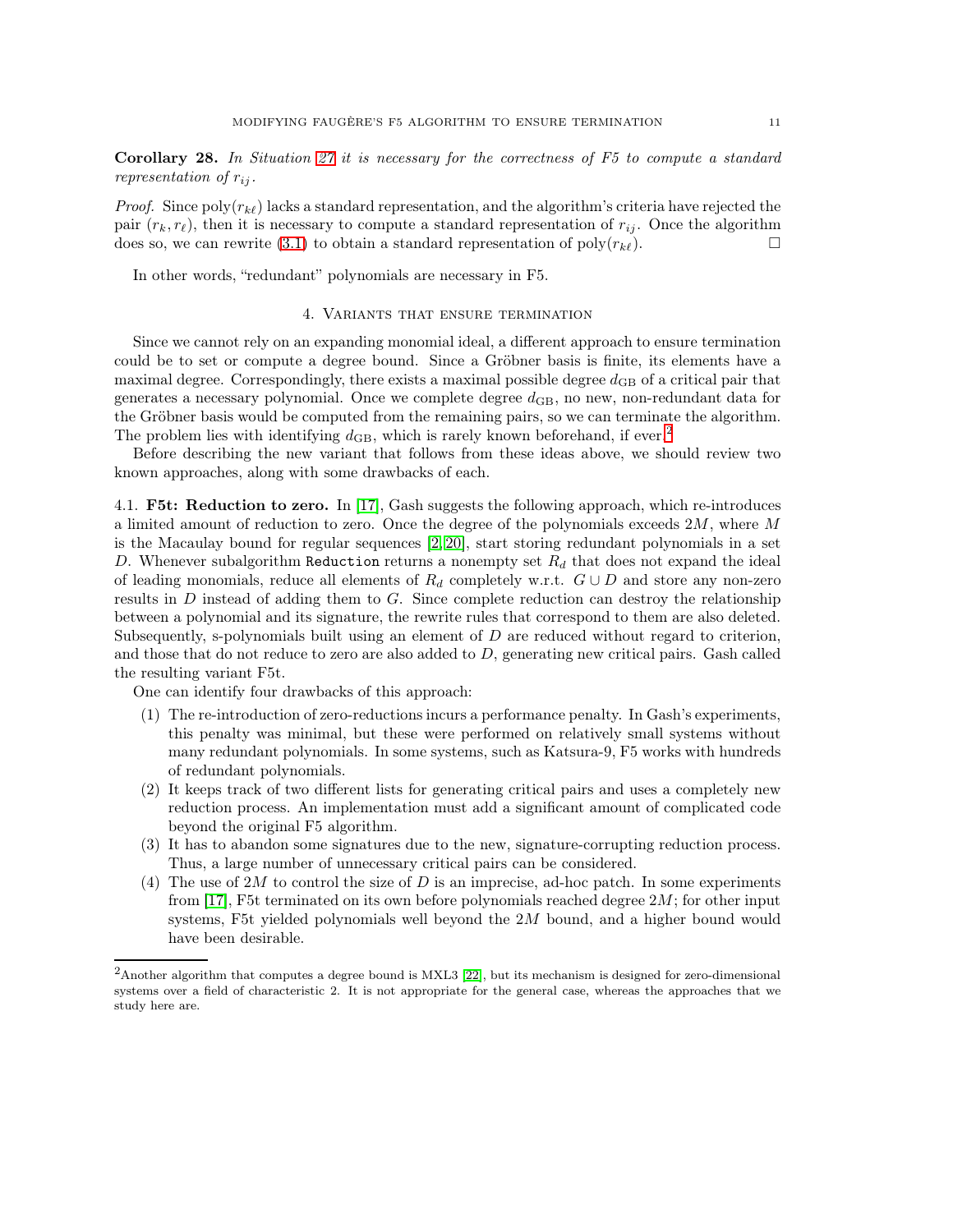<span id="page-11-0"></span>4.2. F5B: Use Buchberger's lcm criterion. In [\[1\]](#page-17-6), Ars suggests using Buchberger's lcm criterion to determine a degree bound.

- <span id="page-11-2"></span>• Initialize a global variable  $d_B = 0$  storing a degree.
- Keep a second list of critical pairs,  $P^*$ , used *only* to determine a degree bound.
- When adding new elements to  $G$ , store a copy of each critical pair not detected by Buchberger's lcm criterion in  $P^*$ . Remove any previously-stored pairs that are detected by Buchberger's lcm criterion, and store the highest degree of an element of  $P^*$  in  $d_B$ .

If the degree of all critical pairs in  $P$  exceeds  $d<sub>B</sub>$ , then a straightforward application of Buchberger's lcm criterion implies that the algorithm has computed a Gröbner basis, so it can terminate. We call this variant F5B.

It is important to maintain the distinction between the two lists of critical pairs. Otherwise, the correctness of the algorithm is no longer assured: Buchberger's criteria ignore the signatures, so  $P^*$ lacks elements needed on account of Situation [27.](#page-9-2)

While elegant, this approach has one clear drawback. Every critical pair is computed and checked twice: once for Buchberger's lcm criterion, and again for the F5 criteria. Although Faugère's Criterion also checks for divisibility, it checks only polynomials of smaller index, whereas Buchberger's criterion checks all polynomials, and in most systems the number of polynomials of equal index is much larger than the total of all polynomials having lower index. Indeed, we will see in Section [4.5](#page-15-0) that this seemingly innocuous check can accumulate a significant time penalty. This would be acceptable if the algorithm routinely used  $d_B$  to terminate, but F5 generally terminates from its own internal mechanisms before  $d = d_B!$  Thus, except for pathological cases, the penalty for this short-circuiting mechanism is not compensated by a discernible benefit.

<span id="page-11-1"></span>4.3. F5+: Use F5's criteria on non-redundant critical pairs. We now describe a variant that uses information from F5 itself, along with the theory developed in Section [3,](#page-6-0) to reduce, if not eliminate, the penalty necessary to force termination. We restate only those algorithms of [\[16\]](#page-18-3) that differ from the original (and the differences are in fact minor).

The fundamental motivation of this approach stems from the fact that a polynomial is redundant if and only if TopReduction rejects a reductor on account of one of the F5 criteria. Understood correctly, this means that F5 "knows" at this point whether a polynomial is redundant. We would like to ensure that it does not "forget" this fact. As long as this information remains available to the algorithm, identifying GB- and F5-critical pairs will be trivial. Thus, our tasks are:

- (1) Modify the data structures to flag a labeled polynomial as redundant or non-redundant.
- (2) Use this flag to distinguish F5- and GB-critical pairs.
- (3) Use the GB-critical pairs to decide when to terminate.

We address each of these in turn.

To distinguish between redundant and non-redundant labeled polynomials, we add a third, boolean field to the structure of a labeled polynomial. We mark a redundant labeled polynomial with  $b = 1$ , and a non-redundant one with  $b = 0$ . Without loss of generality, the inputs are non-redundant, so the first line of subalgorithm F5 can change to

 $r_i := (\mathbf{F}_i, f_i, 0) \in R \times \{0, 1\}$ 

For all other labeled polynomials, the value of b is set to 0 in algorithm Spol, then defined by the behaviour of the Reduction subalgorithm; see below.

The next step is to detect redundant polynomials; we do this in IsReducible. In an unmodified F5, the return value of IsReducible is either a labeled polynomial  $r_{i_j}$  (a polynomial that reduces r) or  $\emptyset$ . The return value  $\emptyset$  can have two meanings: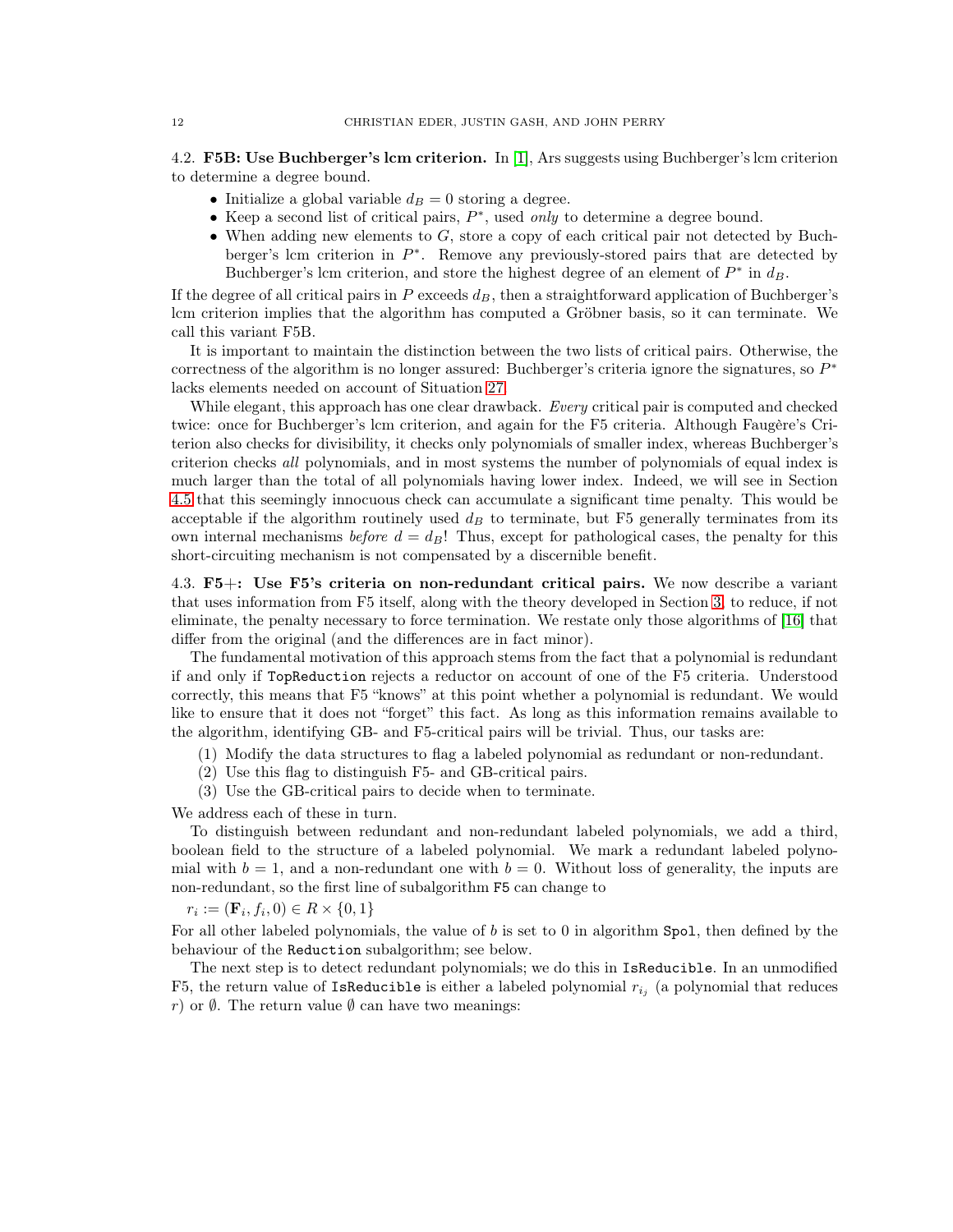- <span id="page-12-2"></span>(1) There exists no reducer of the input.
- (2) There exist reducers of the input, but their reductions are rejected.

Algorithm [1,](#page-12-1) which replaces the original IsReducible subalgorithm, distinguishes these two possibilities by adding a boolean to the output:  $b = 0$  in case [\(1\)](#page-12-2) and  $b = 1$  otherwise. We also need to modify subalgorithm TopReduction to use this new data; see Algorithm [2.](#page-13-0)

We now describe the main routine of the new variant, which fulfills the following conditions:

- (1) Compute as low a degree bound as possible.
- (2) Minimize any penalty to the algorithm's performance.

An easy way to estimate  $d_0$  would be to compute the highest degree of a GB-critical pair. Although this would be correct, experience suggests that, in general, it is much higher than necessary (see Table [1](#page-16-0) in Section [4.5\)](#page-15-0). Instead, the new variant will use the criteria of the F5 algorithm to identify GB-critical pairs that *probably* reduce to zero. How can we identify such pairs? The following method seems intuitively correct: when all GB-critical pairs are rejected by one of the F5 criteria.

However, Situation [27](#page-9-2) implies that this intuition may be incorrect. Thus, once the algorithm reaches that degree (and not earlier), it uses Buchberger's lcm criterion to decide whether the remaining GB-critical pairs reduce to zero. If it can verify this, then the algorithm can terminate.

This differs from the approach of [\[1\]](#page-17-6) in two important ways.

- (1) Rather than checking all pairs against the lcm criterion, it checks only GB-critical pairs that F5 also rejects as unnecessary. After all, it follows from Theorem [25](#page-8-1) that F5-critical pairs can be necessary only if they substitute for a GB-critical pair.
- (2) It checks the GB-critical pairs only once the F5 criteria suggest that it should terminate.

We call this variant  $F5+$ ; see Algorithm [3.](#page-14-0)

## <span id="page-12-1"></span>Algorithm 1 IsReducible

Input:  $\sqrt{ }$  $\int$  $\overline{\mathcal{L}}$  $r_{i_0}$ , a labeled polynomial of R  $G = [r_{i_1}, \ldots, r_{i_r}]$  $k \in \mathbb{N}$  $\varphi$ , a normal form  $b := 0$ for  $j$  from 1 to  $r$  do if  $(u := \frac{\text{HT}(r_{i_0})}{\text{HT}(r_{i_0})}$  $\frac{\ln \Gamma\left( r_{i_{0}}\right) }{\mathrm{HT}\left( r_{i_{j}}\right) } \in T)$  then if (neither criterion detects  $(r_{i_0}, r_{i_j})$ ) then  $\mathbf{return}\;\; (r_{i_j},0)$ else  $b := 1$ return  $(\emptyset, b)$ 

*Remark* 29. An implementation of  $F5+$  has to take care when checking Buchberger's lcm criterion, on account of the phenomenon of *Buchberger triples* [\[3,](#page-17-8) p. 229]. In [\[1\]](#page-17-6), this is implemented similarly to the "Update" algorithm of [\[3,](#page-17-8) [18\]](#page-18-1). The current F5+ takes a more traditional route; it records all critical pairs that have generated s-polynomials. The burden on memory is minimal.

<span id="page-12-0"></span>4.4. Correctness and termination of  $\text{F5+}$ . As a last step we have to show that  $\text{F5+}$  terminates correctly.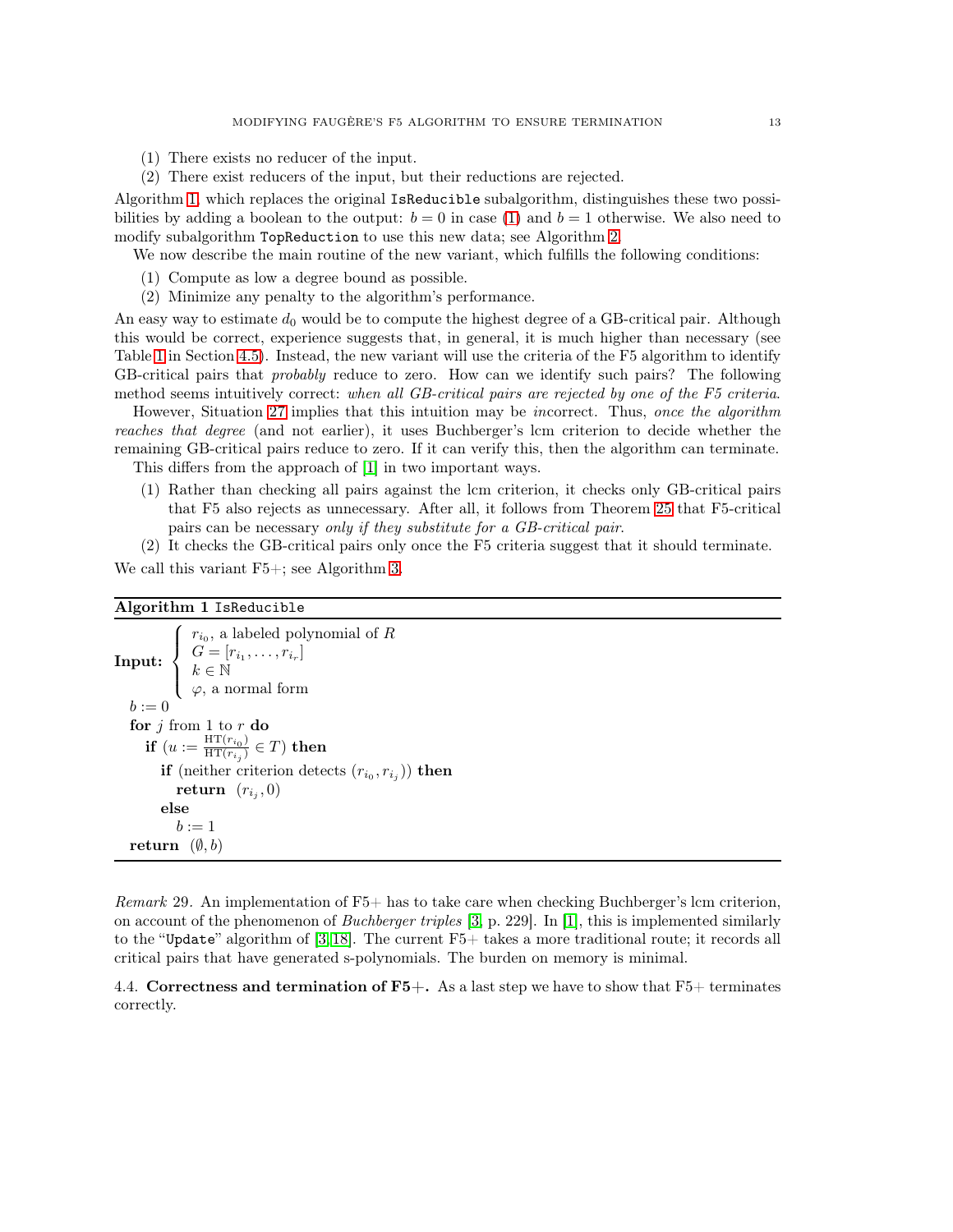<span id="page-13-0"></span>Algorithm 2 TopReduction

```
Input:
       \sqrt{ }\int\left\downarrow \varphi, a normal form
             r_{k_0}, a labeled polynomial of R
             G, a list of elements of Rk \in \mathbb{N}if \mathrm{poly}(r_{k_0})=0 then
return (\emptyset, \emptyset)(r', b) :=IsReducible(r_{k_0}, G, k, \varphi)if r' = \emptyset then
 r_{k_0} := \left( \mathcal{S}(r_{k_0}), \frac{1}{\text{HC}(r_{k_0})} \text{poly}(r_{k_0}), b \right)return (r_{k_0}, \emptyset)else
 r_{k_1}=r'u := \frac{\text{HT}(r_{k_0})}{\text{HT}(r_{k_0})}HT(r_{k_1})if uS(r_{k_1}) \prec S(r_{k_0}) then
     r_{k_0} := (\mathcal{S}(r_{k_0}), \text{poly}(r_{k_0}) - u \text{poly}(r_{k_1}), b)\textbf{return} \ \ (\emptyset, \{r_{k_0}\})else
     N := N + 1r_N := (uS(r_{k_1}), u \text{poly}(r_{k_1}) - \text{poly}(r_{k_0}), b)Add Rule (r_N)return (\emptyset, \{r_N, r_{k_0}\})
```
**Theorem 30.** If  $F5+$  terminates, the result is a Gröbner basis of the input.

*Proof.* This follows from Buchberger's lcm criterion.  $\square$ 

**Theorem 31.** For a given homogeneous ideal I as input,  $F5+$  terminates after finitely many steps.

*Proof.* We first claim that after generating new critical pairs for P in lines  $22-29$ ,  $F5+$  satisfies  $\#P < \infty$  at line [30,](#page-14-3) and thus satisfies  $\#P < \infty$  when the loop at line [14](#page-14-4) iterates anew. To show this, we will show that at any given degree  $d$ , the algorithm generates only finitely many polynomials and critical pairs. We proceed by induction on d; certainly  $\#P < \infty$  after the loop in lines [7–](#page-14-5)[12.](#page-14-6) Assume therefore that  $\#P < \infty$  at line [14.](#page-14-4) By the assumption that  $\#P < \infty$ , we have  $\#P_d < \infty$ , so Spol generates only finitely many new polynomials. We now consider Reduction; let  $r \in T_oDo$ .

- (1) If poly $(r) = 0$ , then r is effectively discarded; the algorithm does not add it to G, nor use it to generate new critical pairs.
- (2) If  $poly(r) \neq 0$ , then IsReducible checks for possible reducers:
	- (a) If no reducer is returned, then  $r$  is returned and added to  $G$ . All newly computed critical pairs generated by r have degree  $> d$ ; their number is finite because G is currently finite.
	- (b) If IsReducible returns  $r_{\text{red}} \in G$  such that there exists  $u_{\text{red}} \in T$  satisfying  $u_{\text{red}}HT(r_{\text{red}})$ HT(r) and  $S(r) \succ u_{\text{red}} S(r_{\text{red}})$ , then  $\text{poly}(r) - u_{\text{red}} \text{poly}(r_{\text{red}})$  replaces  $\text{poly}(r)$  in r, and r is checked for further reductions. Note that  $HT(poly(r))$  has decreased.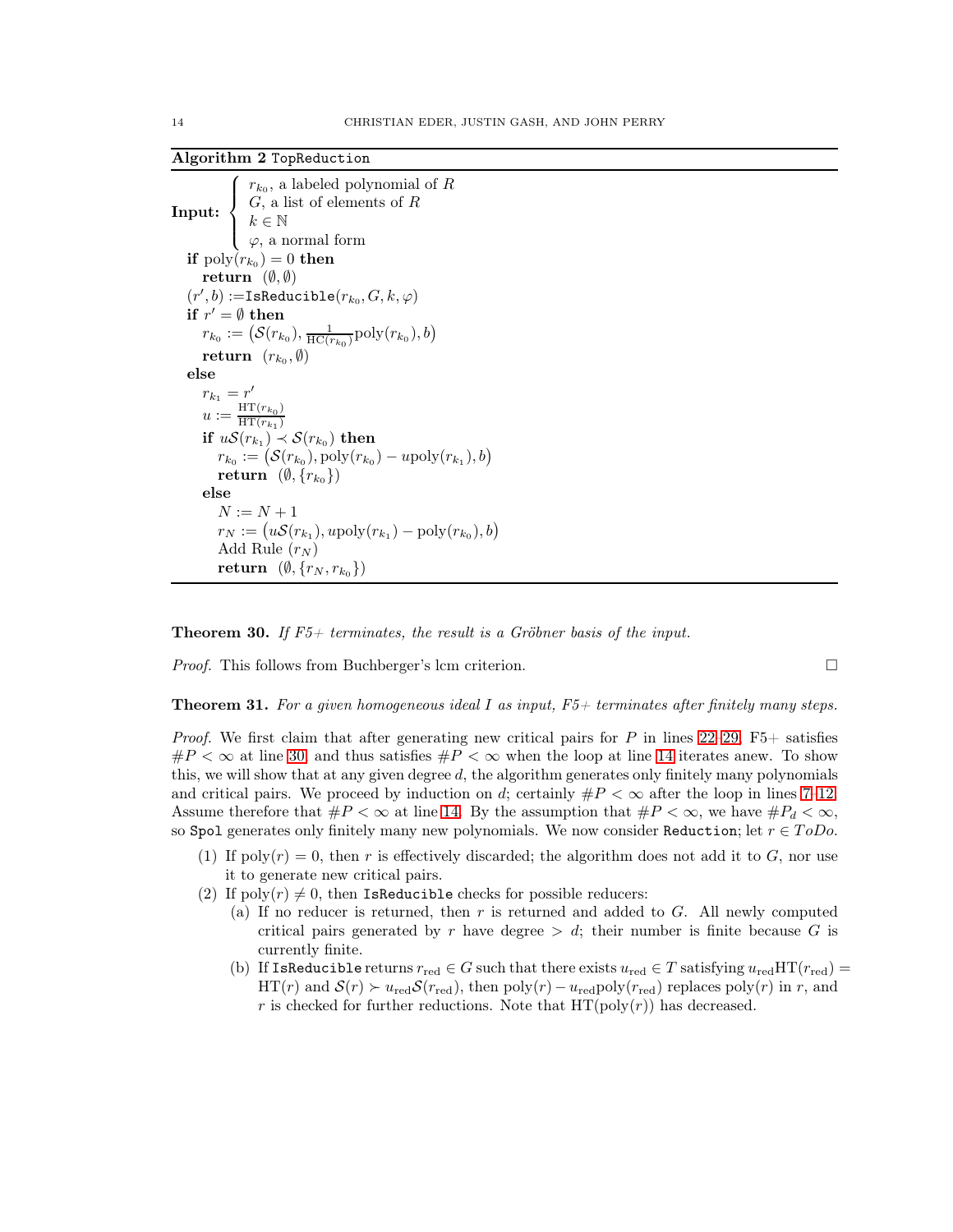<span id="page-14-6"></span><span id="page-14-5"></span><span id="page-14-4"></span><span id="page-14-0"></span>Input:  $\sqrt{ }$ <sup>J</sup>  $\mathcal{L}$  $i \in \mathbb{N}$  $f_i \in \mathcal{K}[\underline{x}]$  $G_{i+1} \subset R \times \mathcal{K}[\underline{x}]$ , such that  $\text{poly}(G_{i+1})$  is a Gröbner basis of  $\text{Id}(f_{i+1}, \ldots, f_m)$ 1:  $r_i := (\mathbf{F}_i, f_i, 0)$ 2:  $\varphi_{i+1} := \text{NF}(., \text{poly}(G_{i+1}))$ 3:  $G_i := G_{i+1} \cup \{r_i\}$ 4:  $\{P \text{ is the usual set of pairs; } P^* \text{ is the set of GB-pairs detected by the F5 criterion}\}$ 5:  $P := \emptyset$ 6:  $P^* := \emptyset$ 7: for  $r_i \in G_{i+1}$  do 8:  $p := \text{CritPair}(r_i, r_j, i, \varphi_{i+1})$ 9: if  $p = \emptyset$  and  $r_j$  non-redundant then 10: Add  $(\text{lcm}(\text{HT}(\text{poly}(r_i)), \text{HT}(\text{poly}(r_j))), r_i, r_j)$  to  $P^*$ 11: else 12: Add  $p$  to  $P$ 13: Sort P by degree 14: while  $P \neq \emptyset$  do 15:  $d := \deg(\text{first}(P))$ 16: Discard from  $P^*$  all pairs that are not of maximal degree 17: if  $d \leq \max\{\deg(p) : p \in P^*\}$  or  $\exists p \in P^*$  that does not satisfy Buchberger's lcm criterion then 18:  $P_d := \{p \in P : \deg(p) = d\}$ 19:  $P := P \backslash P_d$ 20:  $F := \text{Spol}(P_d)$ 21:  $R_d := \text{Reduction}(F, G_i, i, \varphi_{i+1})$ 22: for  $r \in R_d$  do 23: for  $r_i \in G_i$  do 24:  $p := \text{CritPair}(r, r_i, i, \varphi_{i+1})$ 25: **if**  $p = \emptyset$  and  $r, r_j$  both non-redundant then 26: Add  $(\text{lcm}(\text{HT}(\text{poly}(r)), \text{HT}(\text{poly}(r_j))), r, r_j)$  to  $P^*$ 27: else 28: Add  $p$  to  $P$ 29:  $G_i := G_i \cup \{r\}$ 30: Sort P by degree 31: else 32:  $P := \emptyset$ 33: return  $G_i$ 

<span id="page-14-3"></span><span id="page-14-2"></span><span id="page-14-1"></span>(c) If IsReducible returns  $r_{\text{red}} \in G$  such that there exists  $u_{\text{red}} \in T$  satisfying  $u_{\text{red}}HT(r_{\text{red}})$  = HT(r) but  $u_{\text{red}}\mathcal{S}(r_{\text{red}}) > \mathcal{S}(r)$ , then r is not changed, but kept for further reduction checks. A new element  $r' = (u_{\text{red}} S(r_{\text{red}}), \text{poly}(r) - u_{\text{red}} \text{poly}(r_{\text{red}}))$  is generated, and its signature  $\mathcal{S}(r')$  added to the list of rules. Note that  $\deg r' = \deg r$  and  $\deg ST(r') = \deg ST(r).$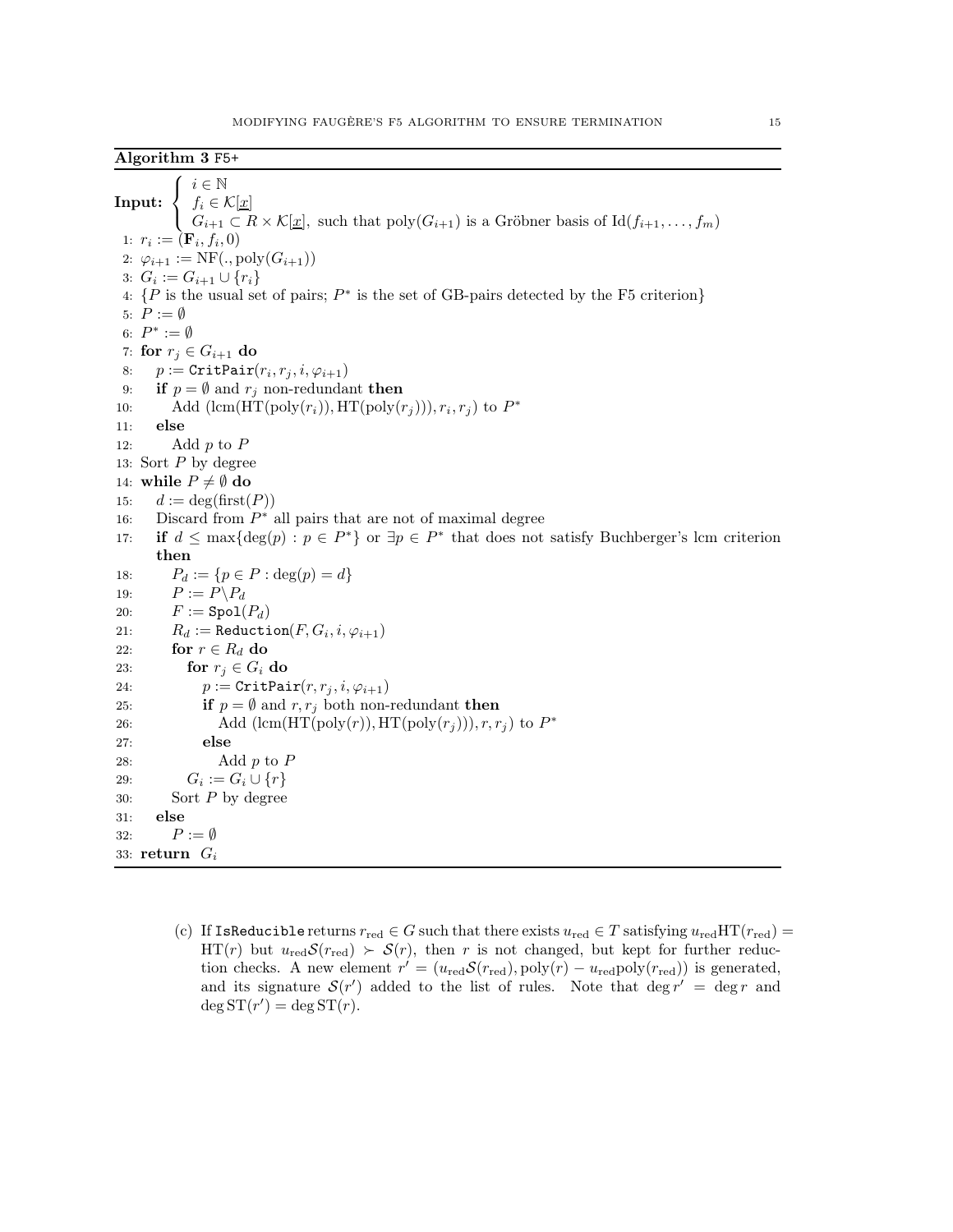Only finitely many distinct reducers could lead to new elements  $r'$ . Since  $\mathcal{S}(r')$  was added to the list of rules, the Rewritten Criterion implies that  $r_{\text{red}}$  will not be chosen again as a reducer of  $r$ . There are only finitely many signatures of degree  $d$ , so only finitely many new elements can be added in this way.

It follows that in each degree step only finitely many new polynomials are computed, so only finitely many new critical pairs are generated. Hence  $\#P < \infty$  at line [30.](#page-14-3)

To finish the proof we have to show that after finitely many steps, only F5-critical pairs are left in P. There can only be finitely many GB-critical pairs as their generating labeled polynomials have to be non-redundant. Since  $R$  is Noetherian, only finitely many non-redundant polynomials can be computed.

Thus F5+ terminates after finitely many steps.  $\square$ 

<span id="page-15-0"></span>4.5. Experimental results. We implemented these variants in the SINGULAR kernel to compare performance. (The F5 implementation in Singular is still under development.) In Table [1](#page-16-0) we

compare timings and degree bounds for some examples. All systems are homogeneous and computed over a field of characteristic 32003. The random systems are generated using the function sparseHomogIdeal from random.lib in SINGULAR; generating polynomials have a sparsity of 85-90% and degrees ≤ 6. This data was recorded from a workstation running Gentoo Linux on an Intel <sup>R</sup> Xeon <sup>R</sup> X5460 CPU at 3.16GHz with 64 GB RAM.

Table [1](#page-16-0) shows that the tests for  $F5+$  do not slow it down significantly. But this is expected, since the modifications add trivial overhead, and rely primarily on information that the algorithm already has available.

The computed degrees in Table [1](#page-16-0) bear some discussion. We have implemented  $F5+$  in two different ways. Both are the same in that they estimate the maximum necessary degree by counting the maximal degree of a GB-critical pair not discarded by the CritPair subalgorithm. However, one can implement a slightly more efficient CritPair algorithm by discarding pairs that pass Faugère's Criterion, but are rewritable. (The basic F5 checks the Rewritten Criterion only in subalgorithm Spol.) Thus one might compute a different maximal degree of  $P^*$  in each case: when CritPair discards only those pairs detected by Faugère's Criterion, we designate the maximal degree of  $P^*$ as  $d_F$ ; when CritPair discards pairs detected by the Rewritten Criterion as well, we designate the maximal degree of  $P^*$  as  $d_{FR}$ . We denote the degree where the original F5 terminates by  $d_{F5}$ , and the maximal degree of a polynomial generated by  $d_{\text{maxGB}}$ . Recall also that the maximal degree estimated by F5B is  $d_B$  (Section [4.2\)](#page-11-0).

It is always the case that  $d_{\text{maxGB}} \leq d_{\text{FS}}$ ; indeed, we will have  $d_{\text{maxGB}} \leq d_A$  for any algorithm A that computes a Gröbner basis of a homogeneous system incrementally by degree.

On the other hand, it is always the case that  $d_F, d_{FR} \leq d_{FS}$ ;  $d_{FS}$  counts F5-critical pairs as well as GB-critical pairs, whereas  $d_F, d_{FR}$  count only GB-critical pairs that are not rejected by one or both of the F5 criteria. Thus F5+ always starts its manual check for termination no later than F5 would terminate, and sometimes terminates before F5. For example, the termination mechanisms activate for F-855, Eco-10 and -11, and Cyclic-8, so F5B and F5+ both terminate at lower degree than F5. With little to no penalty, F5+ terminates first, but F5B terminates well after F5 in spite of the lower degree! Even in Katsura-n, where  $d_{\text{maxGB}} = d_B < d_F = d_{FR} = d_{F5}$ , the termination mechanism of F5+ incurs almost no penalty, so its timings are equivalent to those of F5, whereas F5B is slower. In other examples, such as Cyclic-7 and (4,5,12), F5 and (therefore) F5+ terminate at or a little after the degree(s) predicted by  $d_F$  and  $d_{FR}$ , but before reaching the maximal degree computed by  $d_B$ .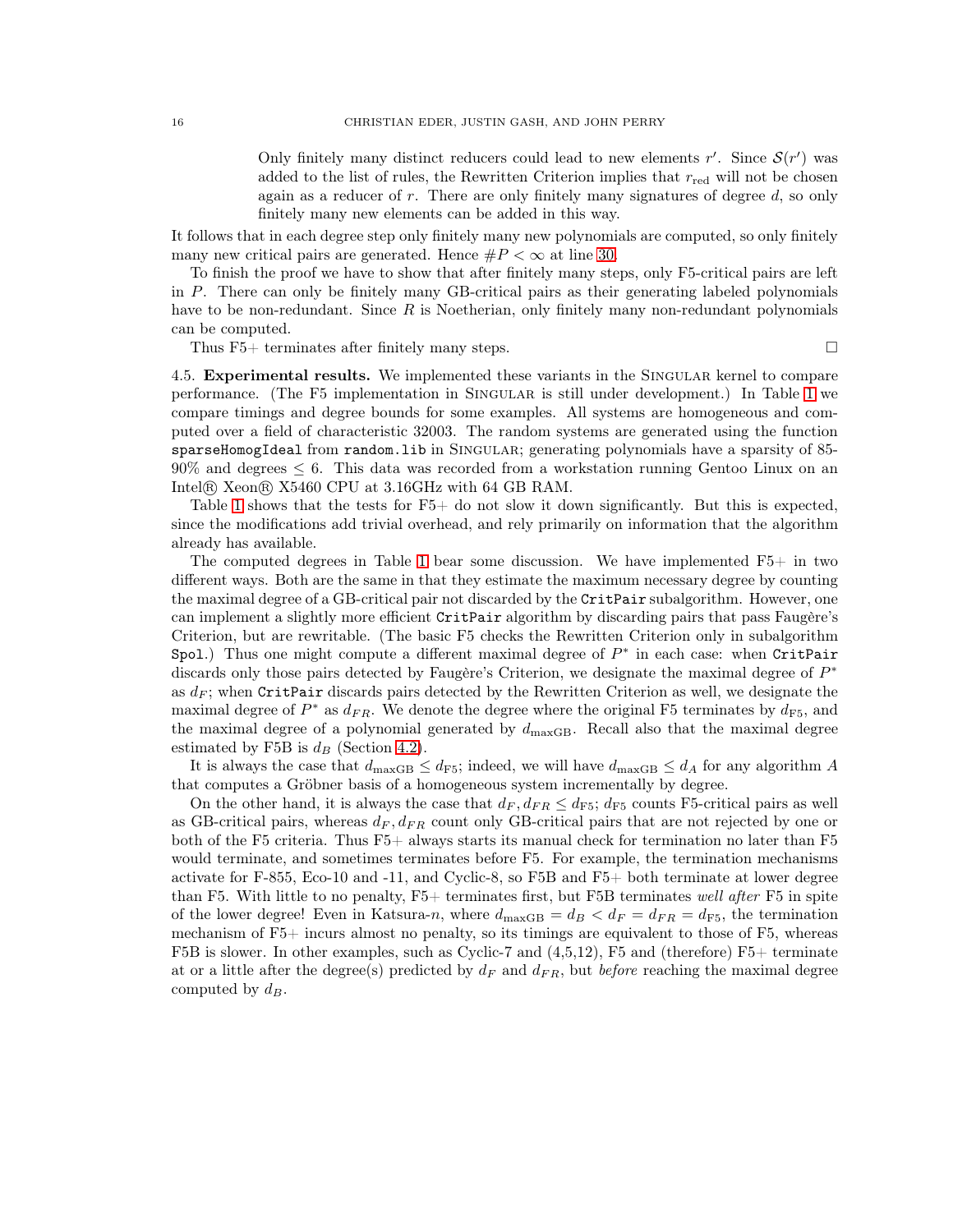<span id="page-16-0"></span>

| $\frac{6}{6} \cdot \frac{8}{6} \cdot \frac{6}{7} \cdot \frac{7}{9} \cdot \frac{9}{11} \cdot \frac{1}{10} \cdot \frac{1}{10} \cdot \frac{1}{10} \cdot \frac{1}{10} \cdot \frac{1}{10} \cdot \frac{1}{10} \cdot \frac{1}{10} \cdot \frac{1}{10} \cdot \frac{1}{10} \cdot \frac{1}{10} \cdot \frac{1}{10} \cdot \frac{1}{10} \cdot \frac{1}{10} \cdot \frac{1}{10} \cdot \frac{1}{10} \cdot \frac{1}{10} \cdot \frac{1}{10} \cdot \frac{1$ | MODIFYING FAUGERE'S F5 ALGORITHIN TO ENSURE TERNINATION |
|-----------------------------------------------------------------------------------------------------------------------------------------------------------------------------------------------------------------------------------------------------------------------------------------------------------------------------------------------------------------------------------------------------------------------------------------|---------------------------------------------------------|
|                                                                                                                                                                                                                                                                                                                                                                                                                                         |                                                         |
|                                                                                                                                                                                                                                                                                                                                                                                                                                         |                                                         |
|                                                                                                                                                                                                                                                                                                                                                                                                                                         |                                                         |
|                                                                                                                                                                                                                                                                                                                                                                                                                                         |                                                         |
|                                                                                                                                                                                                                                                                                                                                                                                                                                         |                                                         |
|                                                                                                                                                                                                                                                                                                                                                                                                                                         |                                                         |
|                                                                                                                                                                                                                                                                                                                                                                                                                                         |                                                         |
|                                                                                                                                                                                                                                                                                                                                                                                                                                         |                                                         |
|                                                                                                                                                                                                                                                                                                                                                                                                                                         |                                                         |
|                                                                                                                                                                                                                                                                                                                                                                                                                                         |                                                         |
|                                                                                                                                                                                                                                                                                                                                                                                                                                         |                                                         |
|                                                                                                                                                                                                                                                                                                                                                                                                                                         |                                                         |
|                                                                                                                                                                                                                                                                                                                                                                                                                                         |                                                         |
|                                                                                                                                                                                                                                                                                                                                                                                                                                         |                                                         |
|                                                                                                                                                                                                                                                                                                                                                                                                                                         |                                                         |
|                                                                                                                                                                                                                                                                                                                                                                                                                                         |                                                         |
|                                                                                                                                                                                                                                                                                                                                                                                                                                         |                                                         |
|                                                                                                                                                                                                                                                                                                                                                                                                                                         |                                                         |

| Examples <sup>1</sup> | regular?               | F5        | F5B                | $F5+$     | F5/F5B   | $F5/F5+$          | $d_{\text{maxGB}}^2$ | $d_{\rm F5}{}^3$ | $d_{\rm GB\text{-}pair}{}^4$ | $d_B{}^5$       | $d_F{}^6$       | $d_{FR}$        |
|-----------------------|------------------------|-----------|--------------------|-----------|----------|-------------------|----------------------|------------------|------------------------------|-----------------|-----------------|-----------------|
| Katsura-9             | yes                    | 39.95     | 53.97              | 40.23     | 0.74     | 0.99              | $\overline{13}$      | 16               | $\overline{21}$              | 13              | 16              | $\overline{16}$ |
| Katsura-10            | yes                    | 1,145.47  | 1,407.92           | 1,136.43  | 0.80     | 1.00              | 15                   | 18               | $\overline{26}$              | 15              | 18              | 18              |
| $F - 855$             | no                     | 9,831.81  | 11,364.47          | 9,793.17  | 0.86     | 1.00              | 14                   | 18               | 20                           | 17              | 17              | 16              |
| $Eco-10$              | no                     | 47.26     | 57.97              | 46.67     | 0.82     | 1.01              | 15                   | 20               | 23                           | 17              | 17              | 17              |
| $Eco-11$              | $\mathbf{no}$          | 1,117.13  | 1,368.44           | 1,072.47  | 0.82     | 1.04              | 17                   | $\overline{23}$  | $\overline{26}$              | 19              | 19              | 19              |
| Cyclic-7              | no                     | 6.24      | 9.18               | 6.21      | 0.67     | 1.00              | 19                   | $\overline{23}$  | $\overline{28}$              | $\overline{24}$ | $\overline{23}$ | $\overline{21}$ |
| Cyclic-8              | $\mathbf{no}$          | 3,791.54  | 4,897.61           | 3,772.66  | 0.77     | $1.00\,$          | 29                   | 34               | 41                           | 33              | $\overline{32}$ | $\overline{30}$ |
| 4,6,8                 | $\mathbf{n}\mathbf{o}$ | 195.45    | 204.88             | 195.69    | 0.95     | 1.00              | 22                   | 36               | 42                           | 34              | 34              | $\overline{34}$ |
| 5,4,8                 | yes                    | 45.103    | 46.930             | 45.123    | 0.96     | 1.00              | 20                   | 22               | $\overline{35}$              | 23              | $20\,$          | $\overline{20}$ |
| 6,4,8                 | no                     | 46.180    | 46.880             | 46.247    | 0.99     | 1.00              | $\overline{20}$      | $\overline{20}$  | $\overline{34}$              | $\overline{22}$ | 20              | $\overline{20}$ |
| 7,4,8                 | no                     | 0.827     | 0.780              | 0.830     | 1.060    | 1.00              | 14                   | 19               | $\overline{27}$              | 14              | 17              | $\overline{15}$ |
| 8,3,8                 | $\mathbf{no}$          | 122.972   | 126.816            | 123.000   | 0.97     | 1.00              | 22                   | 37               | 35                           | 26              | 31              | 29              |
| 4,5,12                | $\mathbf{no}$          | 4.498     | 5.680              | 4.590     | 0.79     | 0.98              | 29                   | 33               | 37                           | 42              | 32              | 30              |
| 6,5,12                | yes                    | 12.071    | 21.150             | 12.060    | 0.57     | 1.00              | 50                   | 54               | 73                           | 55              | 54              | $50\,$          |
| 8,4,12                | no                     | 46.122    | 47.613             | 47.750    | 0.97     | 0.97              | 27                   | $35\,$           | 44                           | $\overline{30}$ | 34              | 29              |
| 12,4,12               | $\mathbf{no}$          | 14.413    | 14.897             | 14.360    | 0.97     | 1.00              | 42                   | 55               | 60                           | 43              | 53              | 43              |
| 4,3,16                | yes                    | 1.439     | 1.403              | 1.450     | 1.03     | 0.99              | 15                   | 15               | 23                           | 18              | 15              | 15              |
| 6,3,16                | yes                    | 36.300    | 37.136             | 36.300    | 0.98     | 1.00              | 10                   | 14               | 23                           | 15              | 14              | $\overline{13}$ |
| 8,3,16                | yes                    | 467.560   | 471.737            | 467.530   | 0.99     | 1.00              | 12                   | 16               | 21                           | 13              | $\overline{15}$ | 13              |
| 12,3,16               | yes                    | 210.327   | 206.441            | 210.311   | $1.02\,$ | $\overline{1}.00$ | 21                   | $\overline{25}$  | $\overline{34}$              | 20              | 24              | 23              |
| 4,3,20                | yes                    | 1.512     | 1.680              | 1.500     | 0.90     | 1.01              | 16                   | 22               | 24                           | 22              | 21              | $\overline{21}$ |
| 6,4,20                | $\mathbf{n}\mathbf{o}$ | 1,142.433 | 1,327.540          | 1,144.370 | 0.86     | 1.00              | 27                   | 37               | 39                           | 29              | 35              | $\overline{31}$ |
| 8,4,20                | no                     | 8.242     | 8.230              | 8.251     | 1.00     | 1.00              | 35                   | 40               | 48                           | 36              | 40              | 37              |
| 12,3,20               | yes                    | 0.650     | 0.693              | 0.650     | 0.94     | 1.00              | 22                   | $\overline{26}$  | $\overline{34}$              | $\overline{27}$ | $\overline{26}$ | 23              |
| 16,3,20               | no                     | 2.054     | $\overline{2.060}$ | 2.050     | $1.00\,$ | 1.00              | 26                   | $\overline{26}$  | 41                           | $\overline{27}$ | 26              | 26              |

TABLE 1. Timings (in seconds)  $\&$  degrees of F5, F5B, and F5+

<sup>1</sup> The notation  $(a, b, c)$  denotes a random system of a generators with maximal degree b in a polynomial ring of c variables.

2 maximal degree in GB

3 observed degree of termination of F5

4 maximal degree of <sup>a</sup> GB-critical pair

5 maximal degree estimated by Buchberger's lcm criterion; see Section [4.2](#page-11-2)

 $6$  maximal degree of all GB-critical pairs not detected by Faugère's Criterion

7 maximal degree of all GB-critical pairs not detected by Faugère's Criterion or the Rewritten Criterion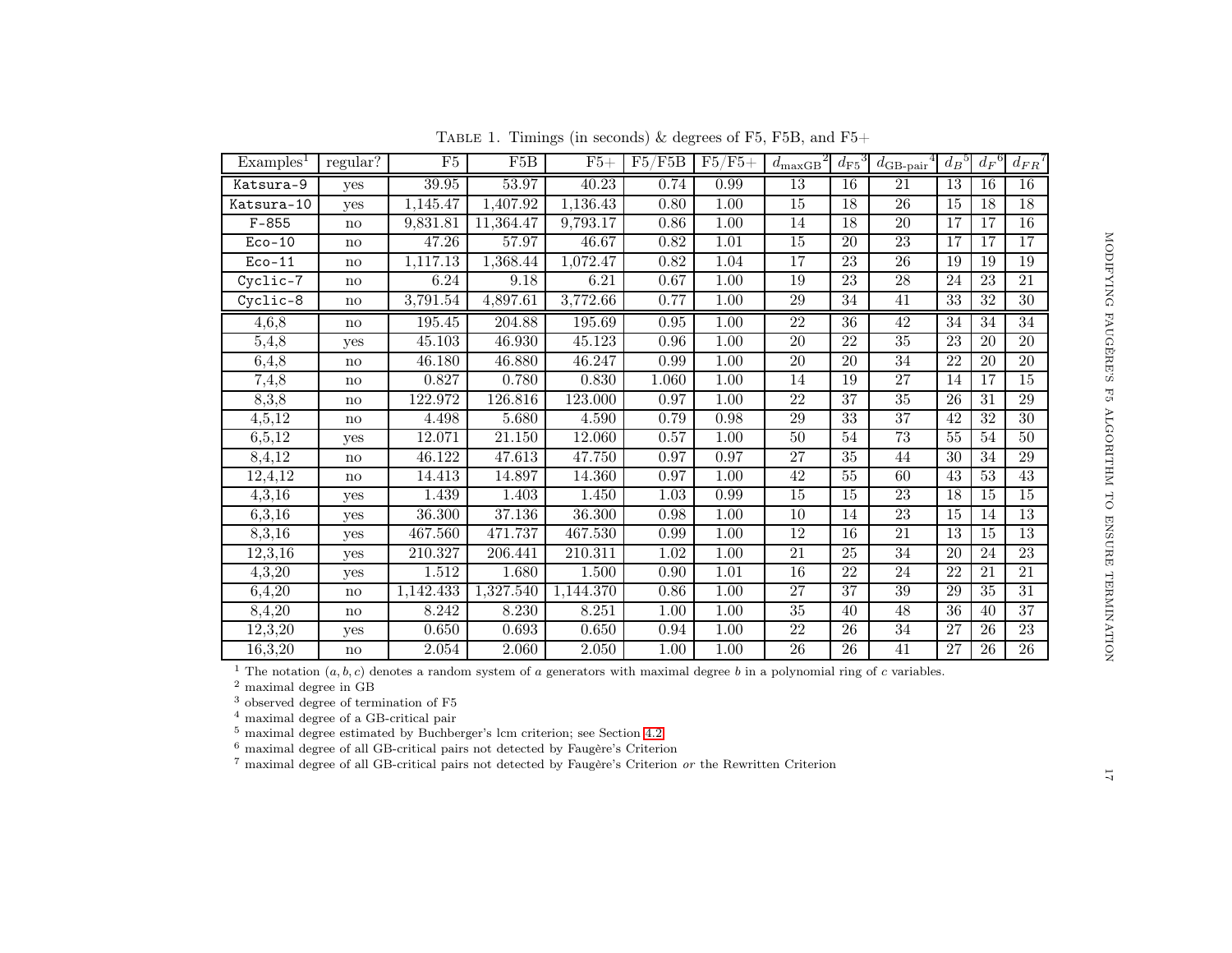#### 5. Concluding remarks, and a conjecture

<span id="page-17-7"></span>The new variant of F5 presented here is a straightforward solution to the problem of termination: it distinguishes F5- and GB-critical pairs and tracks the highest degree of a necessary GB-critical pair. Thus F5+ provides a self-generating, correct, and efficient termination mechanism in case F5 does not terminate for some systems. In practice, F5+ terminates before reaching the degree cutoff, but it is not possible to test all systems, nor practical to determine a *priori* the precise degree of each Gröbner basis. The question of whether F5, as presented in [\[16\]](#page-18-3), terminates correctly on all systems, or even on all regular systems, remains an important open question.

The following conjecture arises from an examination of Table [1.](#page-16-0)

<span id="page-17-10"></span>Conjecture 32. The F5 algorithm can terminate once all GB-critical pairs are rejected by the F5 criteria. That is, it can terminate once  $d = d_{FR}$ .

Conjecture [32](#page-17-10) is not a Corollary of Theorem [14!](#page-5-1) There, correctness follows only if all critical pairs are rejected by the algorithm: GB- and F5-critical pairs. Similarly, a proof of Conjecture [32](#page-17-10) would imply that we could drop altogether the check of Buchberger's criteria.

If one could show that  $d_{\text{maxGB}} \leq d_{FR}$ , Conjecture [32](#page-17-10) would follow immediately. However, such a proof is non-trivial, and lies beyond the scope of this paper. The conjecture may well be false even if we replace  $d_{FR}$  by  $d_F$ , although we have yet to encounter a counterexample. The difficulty lies in the possibility that Situation [27](#page-9-2) applies.

# 6. Acknowledgements

The authors wish to thank Martin Albrecht, Daniel Cabarcas, Gerhard Pfister and Stefan Steidel for helpful discussions. Moreover, we would also like to thank the SINGULAR team at TU Kaiserslautern for their technical support. We especially wish to thank the anonymous referees whose comments improved the paper.

#### **REFERENCES**

- <span id="page-17-6"></span><span id="page-17-5"></span>[1] Gwénolé Ars. Applications des bases de Gröbner à la cryptographie. PhD thesis, Université de Rennes I, 2005.
- [2] Magali Bardet, Jean-Charles Faugère, and Bruno Salvy. Asympotic expansion of the degree of regularity for semi-regular systems of equations. Manuscript downloaded from www-calfor.lip6.fr/~jcf/Papers/BFS05.pdf.
- <span id="page-17-8"></span>[3] Becker, T., Weispfenning, V., and Kredel, H. Gröbner Bases. Springer Verlag, 1993.
- [4] Bosma, W., Cannon, J., and Playoust, C. The Magma algebra system. I. The user language. Journal of Symbolic  $Computation, 24(3-4):235-265, 1997.$ http://magma.maths.usyd.edu.au/magma/.
- <span id="page-17-1"></span>[5] Michael Brickenstein. Slimgb: Gröbner bases with slim polynomials. Revista Matemática Complutense, 23, issue 2:453–466, 2010. the final publication is available at www.springerlink.com.
- <span id="page-17-2"></span>[6] Brickenstein, M. and Dreyer, A. PolyBoRi: A framework for Gröbner basis computations with Boolean polynomials. Journal of Symbolic Computation, 44(9):1326–1345, September 2009.
- <span id="page-17-0"></span>[7] Buchberger, B. Ein Algorithmus zum Auffinden der Basiselemente des Restklassenringes nach einem nulldimensionalen Polynomideal. PhD thesis, University of Innsbruck, 1965.
- <span id="page-17-3"></span>[8] Buchberger, B. Ein algorithmisches Kriterium für die Lösbarkeit eines algebraischen Gleichungssystems. Aequ. Math., 4(3):374–383, 1970.
- <span id="page-17-4"></span>[9] Buchberger, B. A criterion for detecting unnecessary reductions in the construction of Gröbner bases. In EU-ROSAM '79, An International Symposium on Symbolic and Algebraic Manipulation, volume 72 of Lecture Notes in Computer Science, pages 3–21. Springer, 1979.
- [10] Decker, W., Greuel, G.-M., Pfister, G., and Schönemann, H. SINGULAR 3-1-1 A computer algebra system for polynomial computations, 2010. [http://www.singular.uni-kl.de.](http://www.singular.uni-kl.de)
- [11] Decker, W. and Lossen, C. Computing in Algebraic Geometry A Quick Start in SINGULAR. ACM 16, Springer Verlag, 2006.
- <span id="page-17-9"></span>[12] Eder, C. On the criteria of the F5 Algorithm. preprint math.AC/0804.2033, 2008.